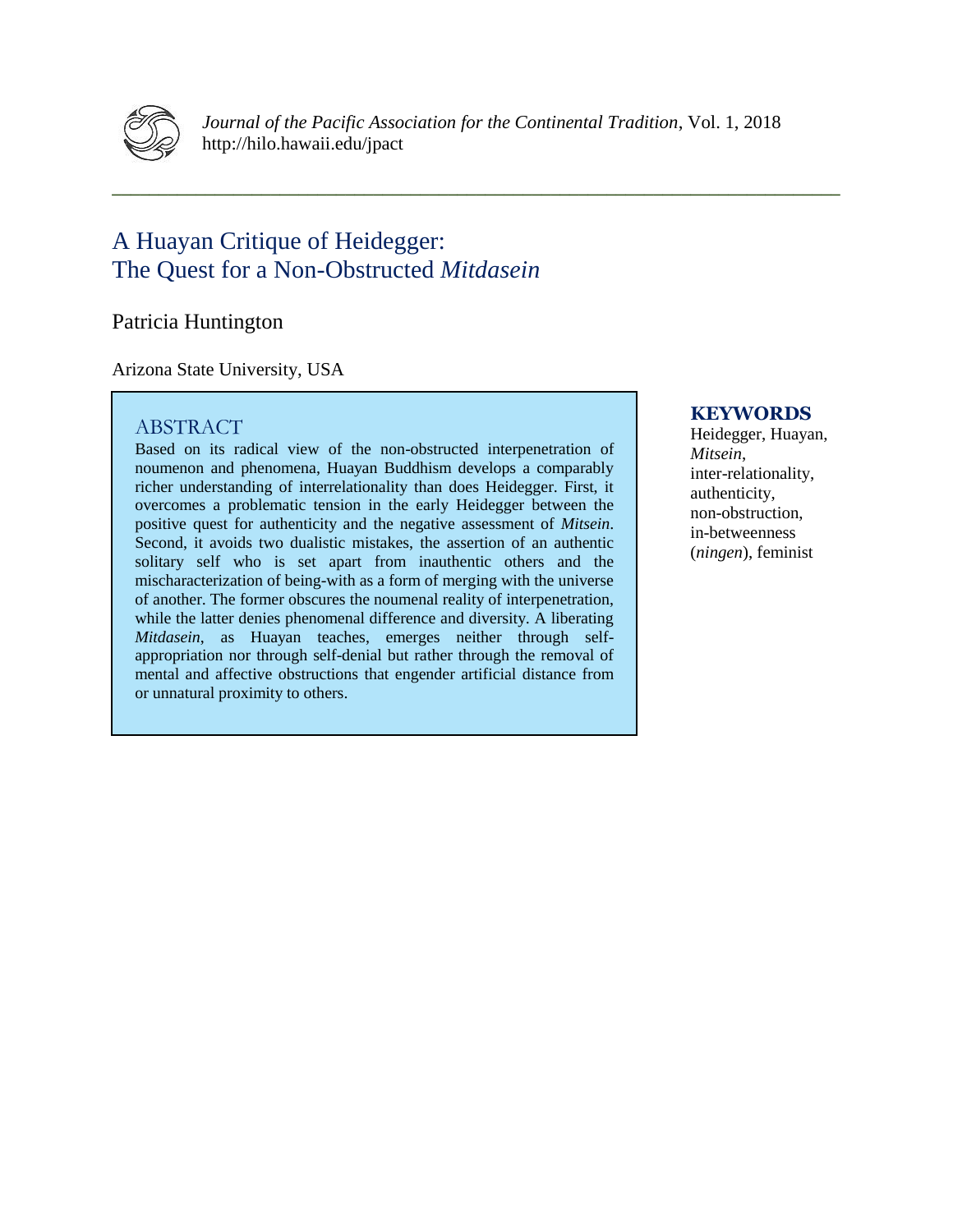"A stone woman bears a child by night." Mountains and Waters Sutra

"Ontologically speaking, it is because of Totality that Non-Obstruction can be reached, but causally speaking, it is through a realization of Non-Obstruction—the complete annihilation of all mental and spiritual impediments and 'blocks' that the realm of Totality and Non-obstruction is reached." Garma C. C. Chang

Only in Huayan with its incredulous depiction of the universe as a "vast Ocean-Mirror," a "kaleidoscope of multi-dimensional, mutual projections and interpenetrations," Garma C. C. Chang argues, do we understand the "far-reaching implications" of the Mahāyāna doctrine of emptiness (*shūnyatā*). <sup>1</sup> Whether in the image of Indra's net or the Great Hall of Mirrors, the philosophical notions of interpenetration and mutual containment show that the identity of each phenomenal thing (*dharma*) in the universe is determined by every other (all *dharmadhātu*). Each jewel in Indra's net affects all other things but also contains the aspects of every other, as one could imagine if she stood, like Empress Wu, in a great hall of mirrors where each thing was refracted in every other. Chang describes it thus: "as a solar system contains its planets . . . a 'larger' universe always includes the 'smaller' ones" but "a 'small' universe . . . also contains the infinite 'larger' universes" and "thus establish[es] the genuine Totality of Non-Obstruction." These images convey the basic idea of co-dependent origination (*pratītyasamutpāda*): that each phenomenal thing (*dharma*), because empty of self-subsistent existence, arises in dependence on other phenomena. Yet they also express a radical view of interdependence in that all phenomena penetrate and contain one another. The deep mystery of emptiness is not simply that entire universes play out in a blade of grass but more vitally that each thing penetrates every other without obstruction. No thing obstructs the expression of any other thing either noumenally or phenomenally.<sup>2</sup>

The marvel of this cosmic vision gave birth in Mahāyāna Buddhism to advanced metaphysical considerations as well as to a practice of non-attachment that strips away mental obstructions. But the aim of Huayan, as Thomas Cleary and Chang each contend, is not to wax speculative about metaphysics and ontology but rather to effectuate "a shift in perspective" that anchors one in the cosmic vision of "realms beyond that of conventional experience."<sup>3</sup> In his fine introduction to Huayan, Cleary states emphatically that, however intriguing its depiction of the universe may seem, the primary concern of Huayan metaphysics was practical:

. . . the philosophy may be considered not so much the establishment of a system of thought for its own sake or as an object of belief or ground of contention but rather as a set of practical exercises in perspective—new ways of looking at things from different points of view, of discovering harmony and complementarity underlying apparent

<sup>1</sup> Garma C. C. Chang, *The Buddhist Teaching of Totality: The Philosophy of Hwa Yen Buddhism* (University Park: The Pennsylvania State University Press), x.

<sup>&</sup>lt;sup>2</sup> Ibid., 10-11, 12.

<sup>3</sup> Thomas Cleary, *Entry Into the Inconceivable: An Introduction to Hua-yen Buddhism* (Honolulu: University of Hawai'i Press, 1983), 18 and 2.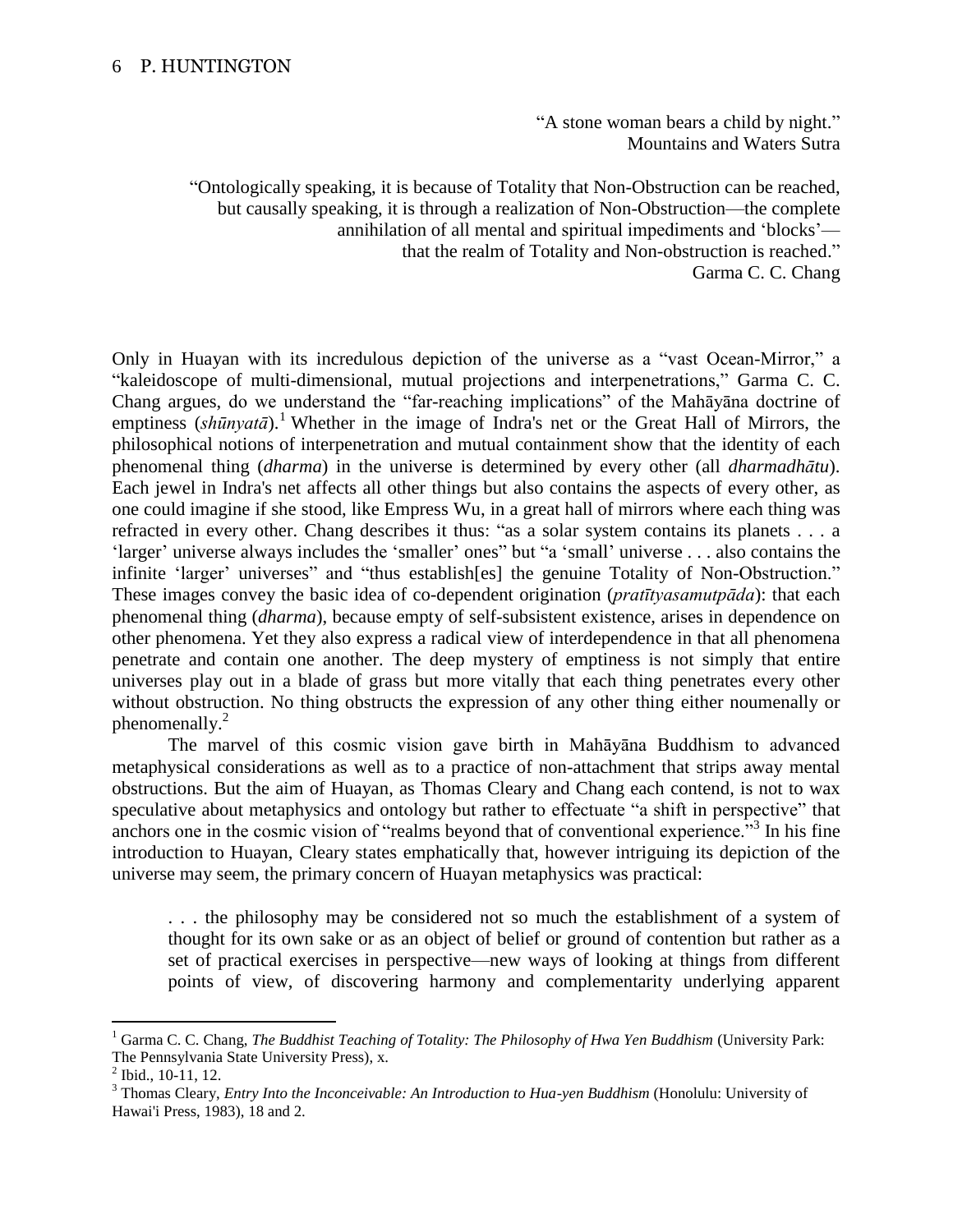# **JOURNAL OF THE PACIFIC ASSOCIATION FOR THE CONTINENTAL 7 TRADITION**

disparity and contradiction. The value of this exercise is in the development of a round, holistic perspective which, while discovering unity, does not ignore diversity but overcomes mental barriers that create fragmentation and bias.<sup>4</sup>

However distinct their approaches, Chang and Cleary share a pronounced sense that genuine entry into this "inconceivable" cosmic vision arises through a practice that dramatically transforms mental outlook. As Chang articulates this relation, Chan or Zen is the practice of Huayan, while the cosmic vision of Huayan clarifies and fulfils Chan practices.<sup>5</sup>

Non-obstruction, though a feature of reality, most emphatically forms *the pivotal existential praxis* of Buddhism. <sup>6</sup> Although it lies beyond the scope of this paper to address the comprehensive nature of Huayan teachings, Tu Shun articulates the non-obstruction of phenomena (*shih*) and noumena (*li*) in ten aspects.<sup>7</sup> At least two of these aspects are immediately invoked in the doctrine of co-dependent origination. These are, first, that noumenon (*li* or the principle of emptiness) pervades phenomena (existence) because each thing has only transient, relative, and conditional existence but does not enjoy intrinsic nature of its own; and, second, that phenomena pervade noumenon because emptiness does not exist in-itself outside phenomenal reality. Even as the ten aspects unfold the rich and complex meanings of conditional inter-dependence, this paper focuses simply on an initial application of this Huayan view of the non-obstructed interpenetration of phenomena and noumena to a critique of Heidegger's conception of authentic intersubjective relations.

While primarily centered on the first, this paper will address two implications of the radical conception of interpenetration advanced in Huayan. First, the Huayan practice of realizing a non-obstructed mental outlook overcomes a problematic tension in Heidegger between authenticity and the socially conditioned nature of existence. It shows that this tension rests upon a faulty view of the quest for authentic *Mitdasein* as a positive lived relation of selfappropriation rather than a practice rooted in the removal of obstructions. Viewed through the lens of Huayan, that tension comprises a form of mental obstruction and shows a philosophical limitation in the conception of *Mitsein* or being-with-others. Huayan implies that human minds penetrate and thus know one another by virtue of the fact that noumenon pervades phenomena, even as each person interprets that interpenetrating awareness differently because noumenon does not exist separate from phenomena. The prospect of a non-obstructed embodiment of intersubjectivity, I hope to show, not only presupposes an essential lack of obstruction between persons but also requires the dissolution of a false sense of boundedness. Were the reality-realm not such that phenomena and noumenon do not interfere with one another, human persons would not be able to realize a non-obstructed perspective and non-conflictual modes of interaction. Focusing on the existential significance of non-obstruction, it can be said, following Chang, that

<sup>4</sup> Ibid., 1-2.

<sup>5</sup> Chang, *Buddhist Teaching*, x.

<sup>6</sup> Ibid., 18-21.

<sup>7</sup> Cleary, *Entry*, 96-109. A full explication would discuss the ten stages of enlightenment and the four realms of reality – the realms of phenomena (*shih*), of noumenon (*li*, the principle of emptiness), of the non-obstruction of noumenon and phenomena, and of the non-obstruction among phenomena. On Tu Shun's four realms or dharmadhātus and ten aspects, see Chang, *Buddhist Teaching*, 141-55 and Cleary, ibid., 24-42, 56-59, 83-85, 91-107. On the ten stages, see Chang, ibid., 34-47 and Cleary, ibid., 3-9. On interpenetration and intercausality, see also Francis H. Cook, *Hua-yen Buddhism: The Jewel Net of Indra* (University Park: The Pennsylvania State University Press, 1977), chs. 4-6.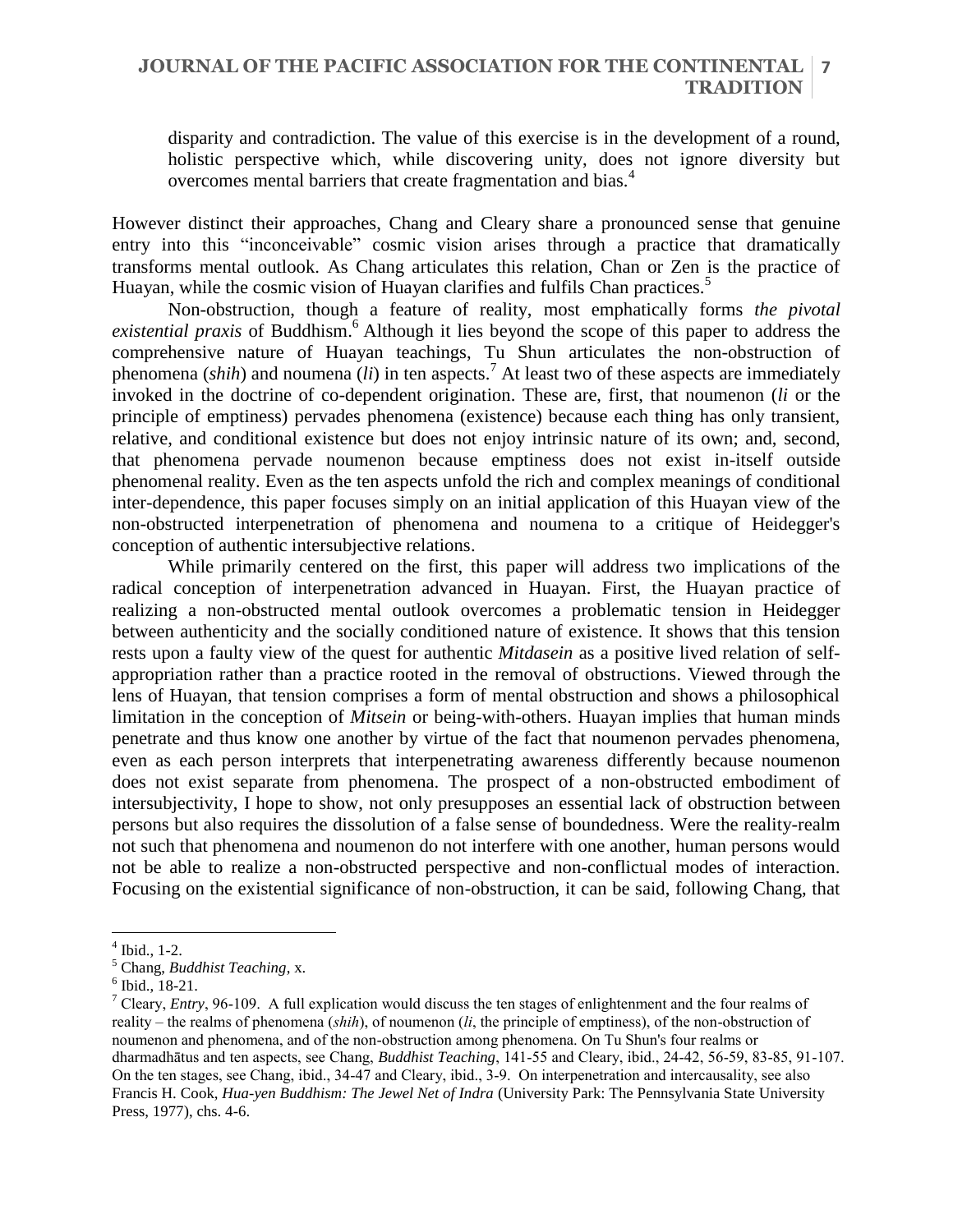the practice of removing "all mental and spiritual" blockages leads to apprehension of the marvelous truth of Indra's net.<sup>8</sup>

The second implication cautions comparative scholars not to be overly energetic in characterizing a non-obstructed outlook as an experience of merging with the cosmos. While the first implication addresses a fastidious interest in demarcating one's self-existence from others, the second overcomes a fallacious tendency to deny difference and diversity in the name of interpenetration. In broaching the question concerning what integration into the great cosmic perspective of Huayan might mean for intersubjective relations, this paper proposes that a liberating *Mitdasein* only truly arises upon realization of a non-obstructed mental outlook. Like the lotus beneath the bodhisattva, the acquisition of this outlook shifts the "groundless ground" of one's existence from being centered in the back-and-forth hold of intersubjective dynamics to becoming buoyed by the cosmic reality of Indra's net. This marvelous Huayan vision informs us that nothing short of the Chan or Zen practice of realizing the inherent emptiness of all manner of self-identification can free us to live openly our persistently embodied lives.

# I. A Critique of Self-Appropriation

It has long been remarked that Heidegger's *Sein und Zeit,* while advancing a provocative sketch, nevertheless offers an incomplete model of authentic being-with-others. It has fallen to his interpreters either to challenge Heidegger for his cursory treatment of human relations or to expand the proto-ethical aspects of *Being and Time*. Lawrence Vogel, in *The Fragile "We",*  perspicaciously demonstrated that there are three plausible interpretations of authentic existence to be found in *Sein und Zeit*. I mention two: "the existentialist" and "the historicist."<sup>9</sup> On the existentialist view, the authentic individual remains a "solitary, private hero who makes his own decisions without regard for the demands of a larger public order."<sup>10</sup> The historicist view, by contrast, emphasizes the fact that an authentic individual remains thoroughly ensconced in tradition and creatively appropriates possibilities from out of those conditions. Feminist analyses also fall along this fault line. Even given the turn to a hermeneutically, historically, and culturally embedded model of intersubjectivity, Heidegger's specific manner of conceptualizing authenticity as a non-relational moment of individuation – an existential praxis of selfappropriation – raises red flags for some feminists and for comparative philosophers.

On the historicist side, Lauren Freeman defends Heidegger's conceptual critique of the Cartesian subject because it "overturns" the idea that "the *I* or *ego* is an *internal* thing, isolated from an *external* world." Heidegger, she argues, "rejects the subject as an enduring, self-identical substance" and develops a model of selfhood as "situated, self-critical, evolving, and most importantly . . . relational." <sup>11</sup> The historicist view emphasizes that we are "defined and constituted by our relation to time, place, history, temporality, by our self-understanding." As the

<sup>8</sup> Chang, *Buddhist Teaching*, 4.

<sup>9</sup> Lawrence Vogel, *The Fragile "We": Ethical Implications of Heidegger's "Being and Time"* (Evanston: Northwestern University Press), 7. Early Heideggerian phenomenology arguably opens terrain for enriching ethics and moving beyond possessive conceptions of the individual. Lawrence J. Hatab demonstrates, for example, that attunement plays a significant role in ethical judgment in *Ethics and Finitude: Heideggerian Contributions to Moral Philosophy* (Lanham, MA: Rowman and Littlefield, 2000). Vogel's three readings walk us across this terrain.  $10$  Vogel, ibid., 8.

<sup>&</sup>lt;sup>11</sup> Lauren Freeman, "Reconsidering Relational Autonomy: A Feminist Approach to Selfhood and the Other in the Thinking of Martin Heidegger," *Inquiry* 54, no. 4 (August 2011): 366.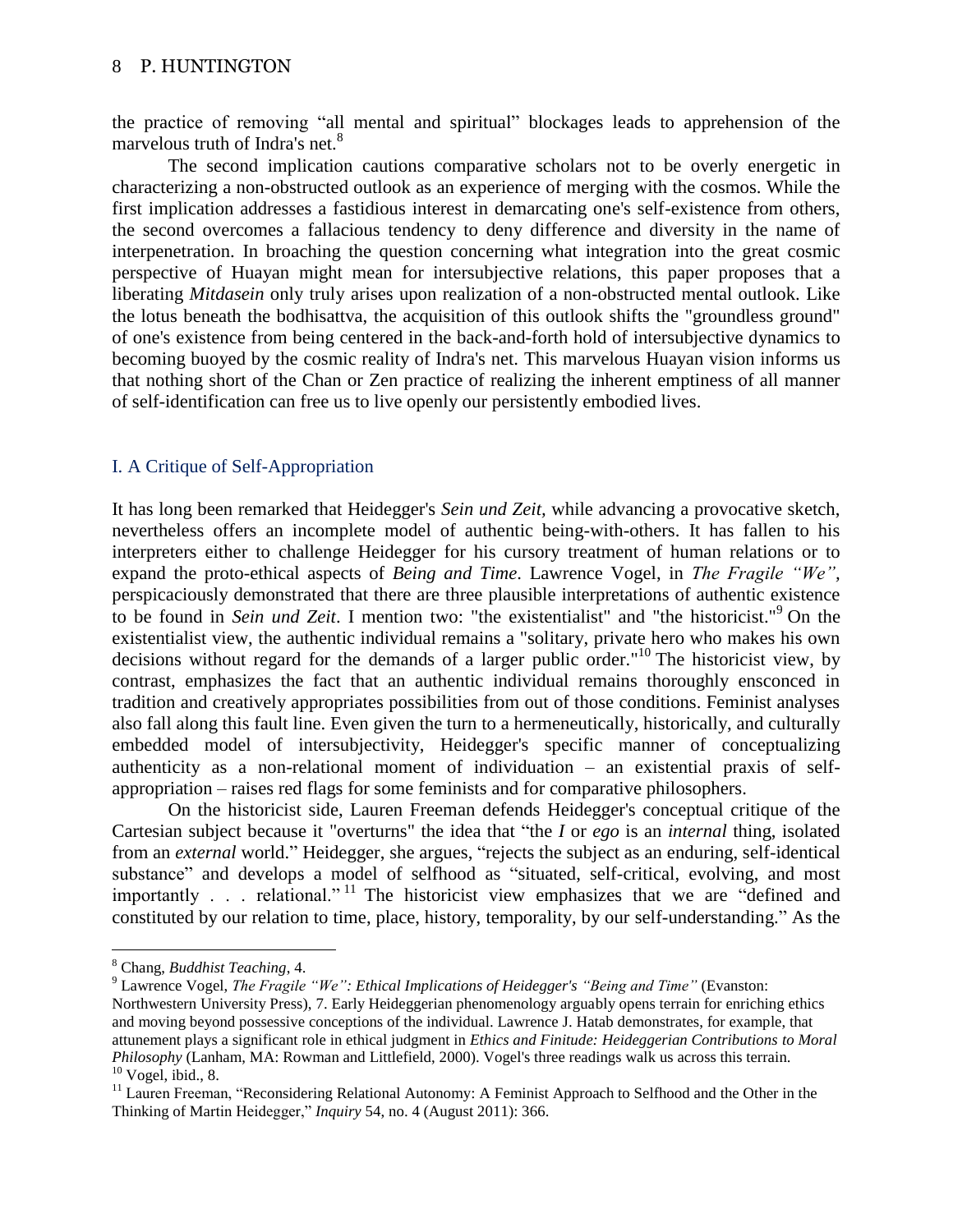# **JOURNAL OF THE PACIFIC ASSOCIATION FOR THE CONTINENTAL 9 TRADITION**

products of dependencies on "parents or caregivers," we define and comport ourselves through the values, traditions, and discourses inherited from others.<sup>12</sup> Freeman underscores Heidegger's claim that, because "Dasein 'is' essentially for the sake of Others," there are authentic forms of "Being with one another understandingly."<sup>13</sup>

Heidegger claims that *Mitsein* "implies the understanding of Others," yet this point finds its fuller and non-conflicted articulation in Huayan.<sup>14</sup> As Erin McCarthy argues, Heidegger's concept of *Mitdasein* retains a residual focus on a solitary self and fails to give "a full account of the inter-relational and embodied nature of being-in-the-world." <sup>15</sup> Despite the promise of Heidegger's insight, this focus introduces contrary elements into the discussion of authenticity. Based on a comparativist orientation, McCarthy turns to the Japanese philosopher, Tetsurō Watsuji, because he critiques Heidegger precisely for perpetuating the Western philosophical conception of the self as one "that possesses an identity that is intrinsic to it and is only contingently related to other human beings." In contrast to such an historically embedded *yet discretely constituting self*, Watsuji articulates the view that "self is 'between persons'" (*ningen*). He thus locates ethical transformations "precisely in the in-betweenness of person and person" dynamics.<sup>16</sup>

This subtle shift from a historical conception of relatively discrete selves-in-relation to an entirely co-dependent notion of *Mitdasein* challenges the foundational model of intersubjectivity in Heidegger and, most significantly, his manner of articulating the practical goal of authenticity as a lived ideal. The model of "betweenness" emphasized in McCarthy and Watsuji stands in keeping with the Buddhist idea of dependent co-origination (*pratītyasamutpāda*). On this thorough conception of inter-relationality, decisions and dilemmas unfold precisely within the shifting networks of relations of persons. One's individuality emerges, dies, and reemerges within evolving and changing social relations because it is not distinct from these matrices. There is, then, no inherent tension between becoming authentically oneself and the everyday conditions of life.<sup>17</sup>

Contrary to Freeman's claim, a fundamental tension in the early Heidegger severs the connection between the death-analysis (non-relational individuation) and the analysis of historicity (inter-relationality), and it cannot be remedied on early Heideggerian turf. A resolution would require (a) the adoption of some perspective, like that of Huayan, that conceives inter-relationality in terms of a non-obstructed mutual penetration and (b) a radical critique of the model of self-appropriation as hermeneutically vicious. Rather than designate a contradiction in levels of analysis, these tensions emerge because of intrinsic limitations in Heidegger's views of authenticity and mineness (*Jemeinigkeit*).

The fracture—between the ontology of intersubjectivity and the praxis of selfappropriation—sparks McCarthy's and Vogel's evaluations. Each author shows that Heidegger

 $12$  Ibid., 369 and 370.

<sup>&</sup>lt;sup>13</sup> Martin Heidegger, *Being and Time*, trans. John MacQuarrie and Edward Robinson (New York: Harper and Row,

<sup>1962)</sup> and *Sein und Zeit* (Frankfurt am Main: Vittorio Klosterman, 1977), H 123-24. H refers to the margin numbers. <sup>14</sup> Ibid., H 124.

<sup>15</sup> Erin McCarthy, *Ethics Embodied: Rethinking Selfhood through Continental, Japanese, and Feminist Philosophies* (Lanham, MA: Lexington Books, 2010), 21.

<sup>16</sup> All quotes are from McCarthy, ibid., 13. See Watsuji Tetsurō, *Watsuji Tetsurō's Rinrigaku: Ethics in Japan*, trans. Yamamoto Seisaku and Robert E. Carter (Albany: State University of New York Press, 1996), 9-15.

<sup>&</sup>lt;sup>17</sup> Alternatively, Mariana Ortega enriches Heidegger by articulating a multiplicitous view of self who dwells between-worlds in *In-Between: Latina Feminist Phenomenology, Multiplicity, and the Self* (Albany: State University of New York Press, 2016).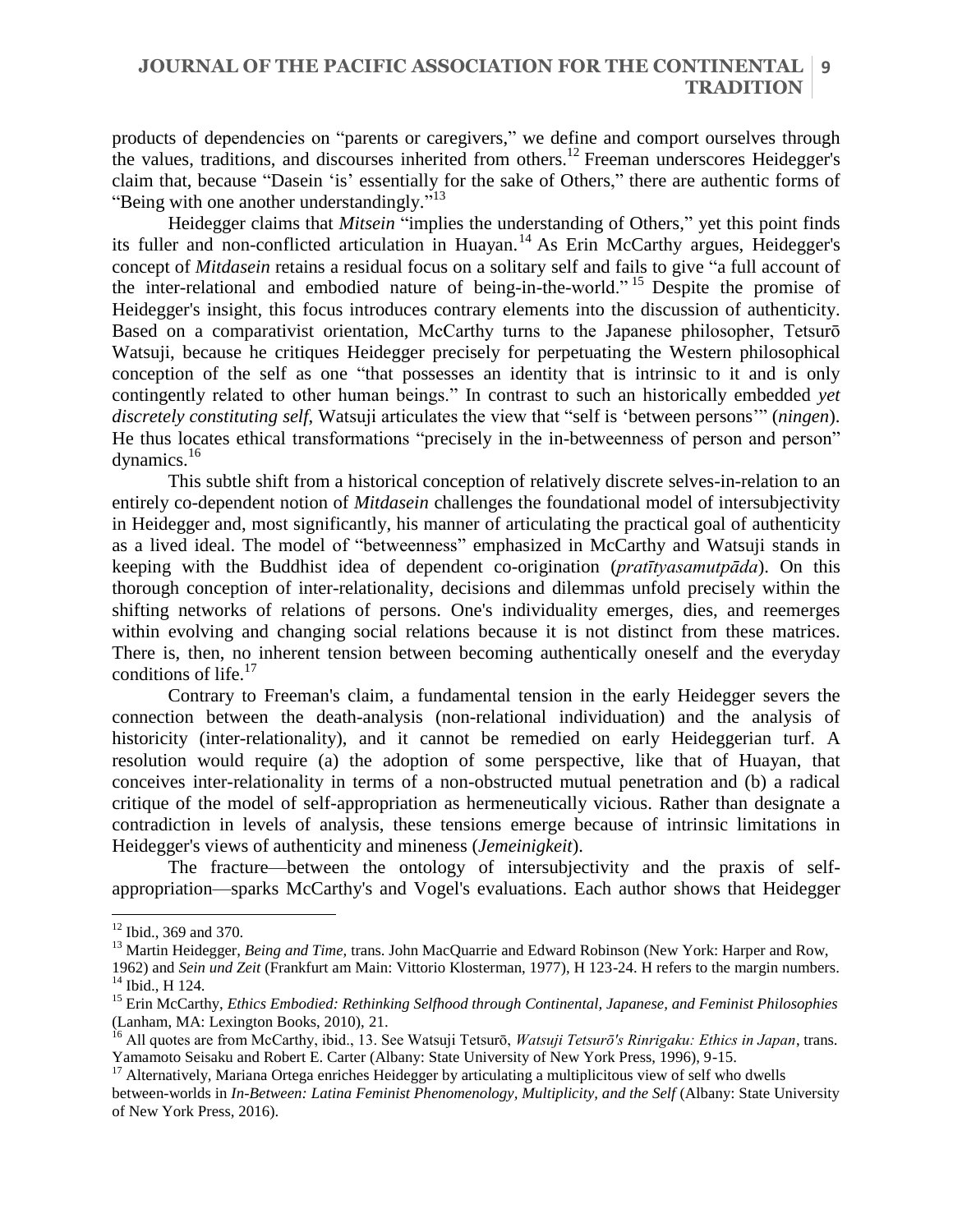never develops a positive conception of everyday ways of being-with-others. The dictatorship of the "they" (*das Man*) designates an ontic or existentially inauthentic mode of being-with-others in which each person abdicates responsibility to be thoughtful and instead follows the rot of fake news and readily falsifiable claims simply because others do. A tension arises, however, because Heidegger conceives authenticity as appropriation of self from out of the very nexus of interrelationality in such a manner that he confounds inauthentic relations with inter-relationality as such. The result is that the individual stands related to others only in inauthenticity when she is not herself, while authenticity cannot be formed through a constructive engagement with others. McCarthy insightfully argues that, "[w]hereas for Watsuji being-with-others is part of the true nature of *ningen*, for Heidegger, being-with-others in the they hides the true nature of Da-sein its individuality."<sup>18</sup>

In parallel fashion, Vogel maintains that Heidegger's negativistic conception of everyday sociality proves deficient because it relegates "morality tout court to the domain of 'the Anyone."<sup>19</sup> The call of conscience pulls us not simply out of tranquilizing forms of everydayness but out of everydayness as such. On the one hand, anxiety before death signals that I must take up my own existence because flight from death-awareness tempts me to pawn off responsibility on others, on conventional morality, and on culturally inherited ideas. On the other hand, Heidegger tends to equate both conventional and post-conventional morality with inauthentic forms of being-with, Vogel argues. He thus misconceives authenticity as the individual's breaking wholesale with the purportedly dominating sway of *Mitsein*. 20

Some argue that Heidegger's conception of authenticity reflects a value-bias in that it seems to disallow productive usages of gossip and everyday speech. More vital for our purposes, however, is that this bias belies a more basic failure to articulate authentic being-with-others as a form of reconciliation to the ontological realities of conditioned existence. Heidegger drives a wedge between authentic self-becoming and the reality that life is co-conditioned, for the self is never other than as it arises co-dependent upon and conditioned by others. Conceptual attempts to thicken the historicist reading of the early account of authentic *Mitsein* do not resolve the ultimate dilemma, namely, that the very quest for authenticity through self-appropriation presupposes and compels one to build a boundary between self and other. Authenticity

<sup>18</sup> McCarthy, *Ethics Embodied*, 21. See Michael Theunissen, *The Other: Studies in the Social Ontology of Husserl, Heidegger, Sartre, and Buber*, trans. Christopher Macann (Cambridge: The MIT Press, 1984), 189-92. Gereon Kopf's traces the egological tendency in the tradition of phenomenology in *Beyond Personal Identity: Dōgen, Nishida, and a Phenomenology of No-Self* (Richmond, Surrey: Curzon Press, 2001), 83-123.

<sup>19</sup> Vogel, *The Fragile "We"*, 14.

<sup>&</sup>lt;sup>20</sup> Ibid., 18, cf. 15. This problem spawned political critique of Heidegger's *Existenzphilosophie* for advancing a decisionistic paradigm; that is, one that fails to locate authenticity within a social world of public accountability or to address the symbolic nature of all decisions and valuations. Additionally, I have argued that Heidegger transcribed his conception of authenticity in the *Rektoratesrede* into a form commensurate with the Germanic *masculine ethos* that ran from WWI to National Socialism and was documented by Klaus Theweleit. See Patricia J. Huntington, *Ecstatic Subjects, Utopia, and Recognition: Kristeva, Heidegger, Irigaray* (Albany: State University of New York Press, 1998), ch. 2, 33-75; and Theweleit, *Male Fantasies.* Vol. 1. *Women, Floods, Bodies, History*, trans. Chris Turner, Stephen Conway, and Erica Carter (Minneapolis: University of Minnesota Press, 1987). See also Reiner Schürmann, "Political Thinking in Heidegger," *Social Research* 45 (Spring 1978): 191-221. Ernst Tugendhat, *Der Wahrheitsbegriff bei Husserl und Heidegger* (Berlin: Walter de Gruyter, 1970). Richard Wolin, *The Politics of Being: The Political Thought of Martin Heidegger* (New York: Columbia University Press, 1990). Theodor W. Adorno, *The Jargon of Authenticity*, trans. Knut Tarnowski and Frederic Will (Northwestern University Press, 1973).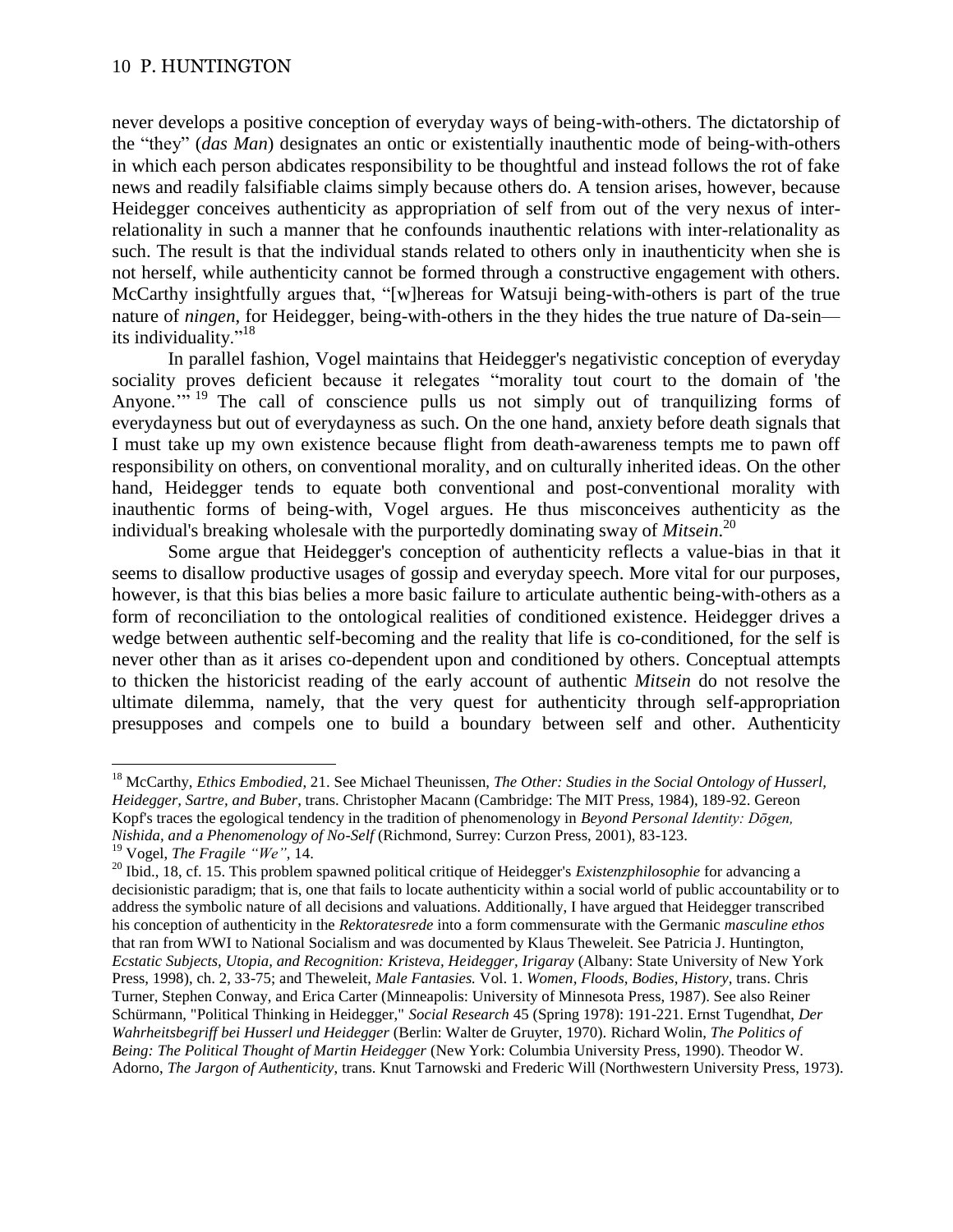counterpoises the self not only to everyday forms of gossip and evasion but also to another authentically constituting self. The implication is that, by defining oneself over against, rather than within, a specific modality of self-other "between-ness," the self is conceived in partial abstraction from its own conditioned existence.

In Huayan and Chan terms, there are no fixed borders of self because phenomenal presencing is fluid, conditioned, and matrix-like. Connectedness is not between two discrete selves but denotes the arising of distinct nodes of perception within the nexus of forces and relations that develop. The power of McCarthy's critique rests on the fact that she shifts the ground model of inter-relationality away from a Heideggerian ontology of selves-in-relation and onto a Buddhistic-inflected notion of in-betweenness. Heidegger arguably succumbs to a category mistake by grounding the "non-relational" moment of individuation in a future-oriented temporal ontology rather than a here-and-now sense of co-dependent origination (*pratītyasamutpāda*) or related notions like Watsuji's in-betweenness. Although a fuller treatment would address these temporal matters, what can be argued here pertains to praxis: *Heidegger (mis)articulates the praxis of realizing authentic individuality as a heroic surmounting of the everyday in a futural reach toward death, rather than as an existential transformation within the here-and-now matrix of everyday sociality and modes of discourse, including messy phenomena like gossip and superficial talk*.

The death-analysis *bespeaks anxiety over inter-relational embeddedness as such* because it remains wedded to an unexamined idea of self-appropriation. Because co-dependent origination and fundamental ontology conceptualize interrelationality differently, they embrace forms of praxis that move in divergent directions: the appropriation of self and a deconstructive negation of self-constituting activities. From the standpoints of Chan, Zen, and Huayan, a genuine model of authentic praxis cannot rest on the task of becoming a self who mounts  $\frac{d}{dt}$  dread/angst and stares death down.<sup>21</sup> Ouite the contrary, Buddhism rejects such proclivities as temptations to the delusional desire for distinction. The very need to define the self proves misguided. This fallacious desire comprises the problem that Buddhism diagnoses; it is the stuff of *dukkha*, the cause of suffering. The I-maker (*ahamkara*) creates an obstructing boundary where "my" self begins and ends, a wall dividing me from you.<sup>22</sup>

Although we exist as selves phenomenally, the idea of self is an abstraction that is rooted in "faulty reasoning" for two fundamental reasons. First, there is no unchanging and separate self, and, second, engendering a fixed idea of self begets greed or the sense of "I want" and "I must make something my own to have meaning."<sup>23</sup> So understood, the idea of a discrete, defined, and composite self refers not to the phenomenal reality of changing existence but rather to the mental constructs we practically invent and sustain. The feeling that I need to separate "my" self from conditioned existence engenders an erratic quest, a fake and not an authentic self. This quest tacitly projects an oppositional image of an authentic I over against inauthentic others. It is the alpha and omega of duality and divisiveness. In the words of Rupert Gethin,

 $21$  David Chai's analysis of the differences between a Zhaungzian and and Heideggerian view of death are instructive: "On Pillowing One's Skull: Zhuangzi and Heidegger on Death,"*Frontiers of Philosophy in* China, 11. No. 3 (2016): 483-500.

 $22$  This analysis does not evaluate feminist conceptions of relational autonomy, yet Huayan challenges any philosophy that posits an inherent obstruction or divide between persons.

<sup>23</sup> Rupert Gethin, *The Foundations of Buddhism* (Oxford: Oxford University Press, 1998), 146-7.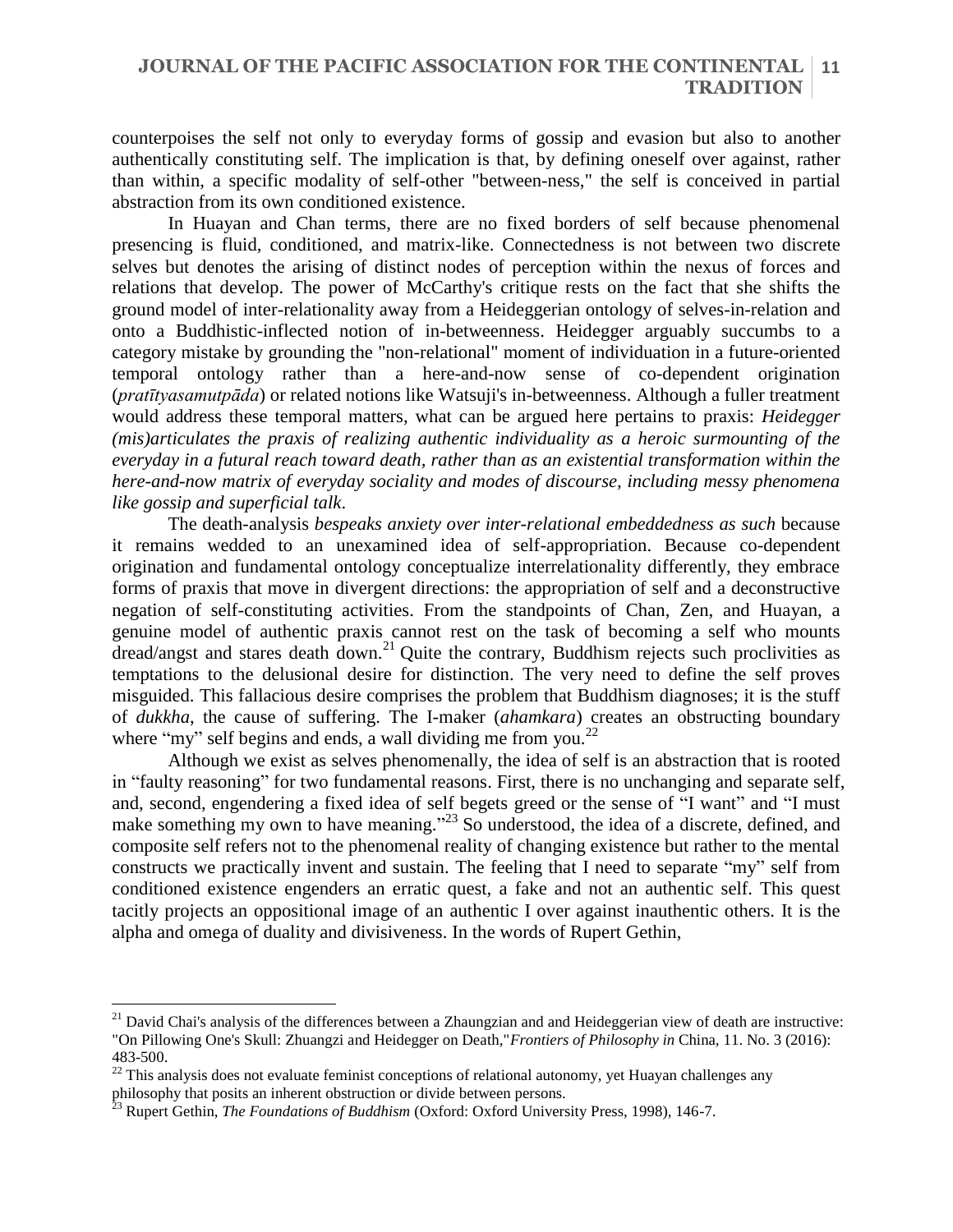[m]y continued grasping at self . . . sets my self over against others' selves. We all become rivals in the fruitless struggle of trying to find something in the universe which we can grasp and call 'mine'. Selves thus cause problems for all concerned, and the aim of Buddhism is therefore to realize selflessness, both metaphysically and ethically.<sup>24</sup>

And that is precisely the source of a residual feeling of isolation, for it rests upon an obstructed mind-to-mind, self-to-other relation. Articulating authenticity as an illusory quest to mark out my distinction from others deprives the early Heidegger of a deepened and enriched understanding of *Mitdasein* or being-with-others.

### II. The Cosmic Outlook of Non-Obstruction

"Buddhism is praxis," Francis Cook intones. Since meditation and ethical conduct typically form the conduits of praxis, Huayan philosophy, with its great vision of cosmic interconnectedness, works like a "lure which attracts the aspirant to the practice which will presumably culminate in an existential, or experiential, validation of what was before only theory."<sup>25</sup> The praxis of shedding mental constructs delivers one to ocean-mirror *samādhi* and the realization that one's awareness is commensurate with the entire universe. In spite of difficulties in defining *samādhi*, it is clear that Buddha-mind, though not "in essence different or isolated from any man's mind  $(sic)$ " is as vast as the universe.<sup>26</sup> Non-obstruction liberates us from the narrow, enclosed, and absolutized perceptual frame of "small ego." Ocean-mirror *samādhi* extinguishes the raging "bondage of time, space, ego, desires, and clingings." $^{27}$ 

In Huayan, two people are not merely historically and linguistically interrelated selves; each mind mutually contains and refracts the other. The glorious cosmic vision of worlds embracing worlds means that "little" human minds interpenetrate and know one another because they are never truly reducible to themselves alone.<sup>28</sup> The habits of one's personal mind do not mark the true border of one's aware existence. As depicted in the image of small worlds containing large worlds and large worlds containing small worlds, each little mind (or phenomenal locus of perception) is at root large mind (cosmic awareness or Buddha-mind). Each thus enjoys boundless interpenetrating awareness. Conceptually, it would be a mistake to idealize Buddha-mind (noumenon) and render it a transcendent substratum, as doing so would obscure the reality that noumenal awareness does not exist outside phenomena. Also mistaken, and arguably more pernicious, is the pervasive existential assumption that one's subjective mental patterns and world-horizon define the true scope of perceptual, affective, and mental outlook.

These two conceptual tendencies to idealize or blot out Buddha-mind are rooted in mistakes of lived practices. The nondual experience of a boundless, non-positional noumenal awareness can only be realized within a phenomenally positioned existence. Fastidious and anxious concern to grasp, defend, or assert one's empirical self produces delusion in that it locks one into the small world of a discrete and enclosed mental perspective. By contrast, the desire to merge with the universe produces a fantastical idealization that obliterates the reality of

 $24$  Ibid., 147.

<sup>25</sup> Cook, *Hua-yen Buddhism*, 109.

<sup>26</sup> Chang, *Buddhist Teaching*, 125.

 $^{27}$  Ibid., 53.

 $^{28}$  Ibid., 126.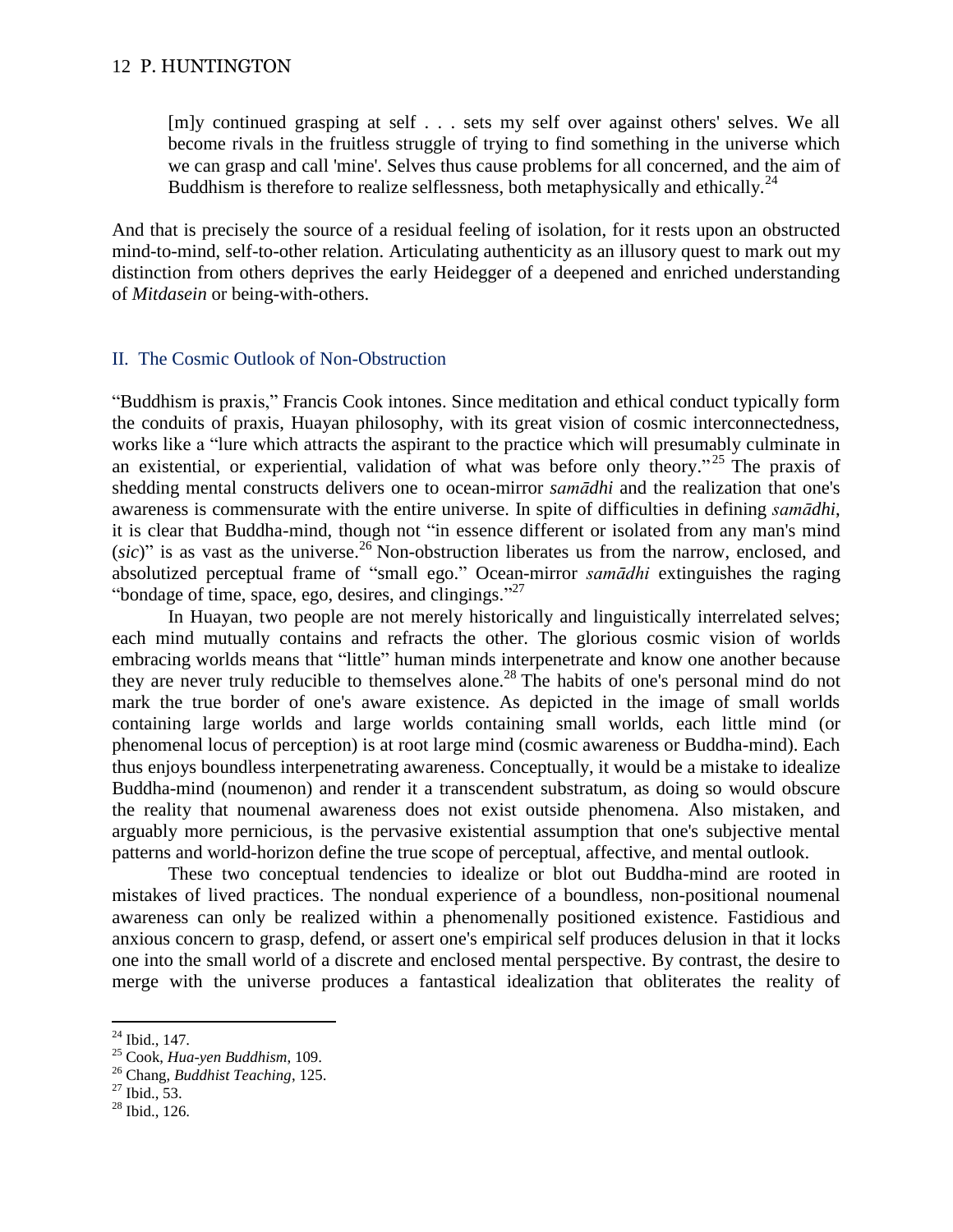#### **JOURNAL OF THE PACIFIC ASSOCIATION FOR THE CONTINENTAL TRADITION 13**

phenomenal life. The Huayan understanding of the simultaneity of mutual containment and refraction dwells in the middle where ocean-mirror *samādhi* realizes boundless non-positional awareness from within a localized phenomenal and embodied consciousness. To realize Buddhamind is not thus to merge into a vast monistic ocean of boundless awareness and lose concrete existence but rather to dissolve the illusion of sharp borders between inner and outer, no longer to be defined by the mere continuum of a set of habituated mental and affective states that erect falsifying lines of demarcation between you and me.<sup>29</sup>

Buddha-mind, when actively realized, enables one to see beyond the limitations of an embodied and embedded perspective from its point of origination. A stream of personal memory, a specific vocabulary, and a reservoir of experiences may remain as points of reference for interpretation in *samādhi*. Yet because such mental and affective memories are no longer bound by a continuous and relatively fixed idea of self, they too become freed from the initial, selective, and highly bounded interpretation that a historical narrative of self ascribes to them. That is why the *Heart Sutra* can proclaim that even sensation, perception, memory, and consciousness are empty.<sup>30</sup> At times, habituated proclivities of mind and heart that cast a reductive hue on events – paranoic, romantic, skeptical – may rear their heads out of the once annulled karmic reservoir of habituated patterns of identification. Whether such proclivities point to simple re-inscriptions of memory or greater inclinations to re-reify local perspective, these require what Hee-Jin Kim calls "negotiation of the way"; that is, they must be operatively released and ever more penetratingly seen in their emptiness as energetic and spiritual blockages that threaten to reinstate the "old bag of bones" once taken as a distinct, continuous, and permanent sense of self. A vast difference nevertheless separates the art of negotiating such mind turns at ground zero from the reactive life that repeatedly circles round in its own reified world horizon. Not giving birth to a concept of "self" makes the very "universe" as we once knew it forever more vanish into the delusion that it is of a self-writ-large and a cosmos shrunk into the stingy scale of my mental projections.<sup>31</sup>

Ocean-mirror *samādhi* funds open and genuine intersubjective dynamics. Prior to becoming anchored in the great mirroring nature of the reality-realm, person-to-person interactions tend to be perceived reductively as a twofold intersubjective relation rather than a fourfold cosmic dynamic of simultaneous containment and refraction of minds. <sup>32</sup> From the standpoint of clinging attachment, each little mind projects onto the mirror of another mind but sees itself and the other always circumscribed within its projected world-horizon. Two opposed perspectives, when set in dialogue across such self-anchored projections, may lead one to modify personal understandings, adjust horizons, enlarge affective mentalities, and inch the way toward correcting biases. Yet in the measure that a concept of "I" circumscribes and contains perspective, disputes will re-reify around the stubborn blockages of attachment at the outermost limit of each personal horizon, habitual biases will not dissolve at root, and refraction will not be

<sup>29</sup> Ibid., 121-40. See Kopf, *Beyond Personal Identity*, 98.

<sup>30</sup> "*Evam eva vedana sanjna sanskara vijnanam"* in *The Heart Sutra: The Womb of Buddhas*, trans. Red Pine (Washington, D.C.: Shoemaker and Hoard, 2004), 86.

<sup>31</sup> Hee-Jin Kim, *Dōgen on Meditation and Thinking: A Reflection on His View of Zen* (Albany: State University of New York Press, 2007), 1-2. See also *The Heart of Dōgen's Shōbōgenzō*, trans. Norman Waddell and Masao Abe (Albany: State University of New York Press, 2002) and *Shōbōgenzō: Zen Essays by Dōgen*, trans. Thomas Cleary (Honolulu: University of Hawaii Press, 1986).

<sup>32</sup> Cleary, *Entry*, 126. Chang discusses the fourfold image of the monk and the disciple in *Buddhist Teaching*, 126.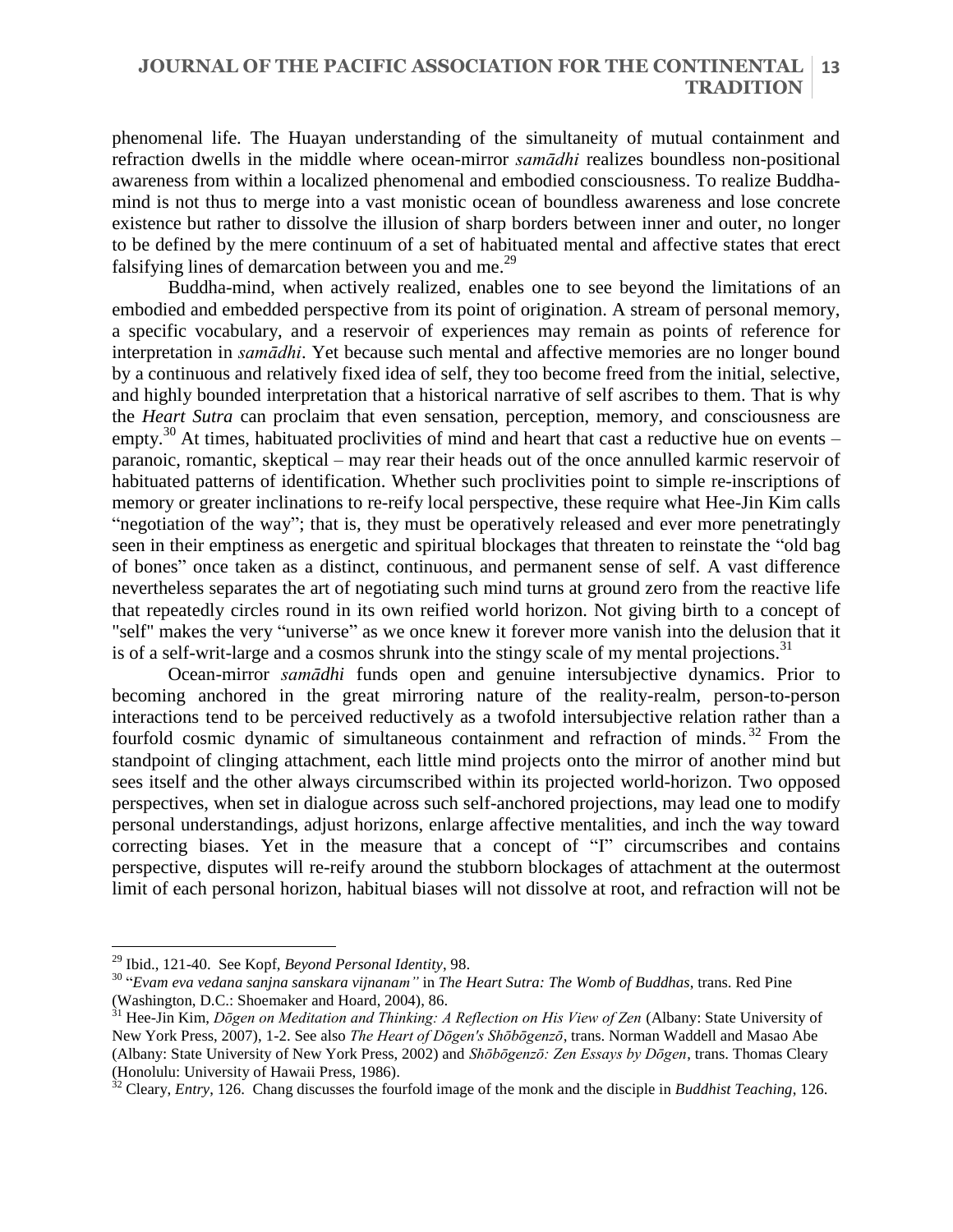lived freely in the true measure that it reveals us to ourselves from out of nothingness, that is, the ground zero of our fallacious habituated patterns of self-and-world construction.

Full and free refraction cannot occur, as this would reveal the highly specific and biased nature of one's attachments to self and projected world-horizons. Nor will the beauteous mirroring of others from out of their own ground be disclosed. Only when anchored in the Great Hall of Mirrors can we begin the lucid study of the illusory tendencies of mind-heart and the freeing of others from our falsely contrarian mental constructs. From the ground zero praxis of annulling self-and-world construction, we begin to apprehend the other not merely as "I" see them but as refracted by the cosmos, as a three-dimensional being whose insights and struggles hold their own kernel of validity and illuminate mine. This noumenal reach of mind alleviates the one-dimensionality of the localized view and sets the phenomenal dynamics of self-other relations of difference in proper light.

Entry into the "inconceivable" mirroring nature of reality offers a more apt perspective for articulating the dynamics of an authentic *Mitdasein* than Heidegger's existentialist view because it rests upon an acute sense of the non-obstructed nature of inter-relationality. The ground zero perspective discloses, first, there is no inherent obstruction between lives at a noumenal level. Each local view, when rounded out and transformed by *samādhi*, gives perspective on the ultimate nature of the reality that unfolds among people. Huayan claims, secondly, that there is no intrinsic obstruction between phenomena. This claim may seem counterfactual, given the thick embodied realities of sexed, gendered, racialized, historical, cultural, and linguistic lives. But it cautions that I might nurture a diametrically opposed view to my current perspective if I occupied other conditions. It unravels the confining attitude that I could never comprehend viewpoints I find utterly distasteful. Even more pointedly, the nonobstruction of phenomena insinuates that I likely indulge, admittedly in variable aspect, some of the attitudes and ideas I hate or reject in the alter, even as my broader stance seems 180 degrees antithetical to the other. That minds contain one another suggests that a simple and complete diametrical opposition does not exist because human persons, regarded in a three-dimensional view, are never reduced to the confused attitudes or totalizing absolutizations they project as the horizon of life. Right intuition, the seed of valid insight, or want of sound understanding may underlie the mistaken conclusions and twisted worlds we weave out of them, yet reification of a local "me" perspective prevents one from seeing nondifference and splits worlds apart.

Without detailing these epistemological considerations and the intricate dynamics of selfalter perceptions, it is important to bear in mind two points. First, obstruction emerges because we reify local perspectives. The non-obstruction of phenomena thus becomes obscured, and abstraction from noumenal non-interference results. Second, the capacity to live out of a free, open, and nonobstructed outlook eliminates all baseline senses of obstruction, though it does not remove social and political fights over values and forms of governance. This embrace of Huayan does not imply the latter, even as it highlights the importance of a dramatic realization of a nonobstructed being-with-others. The genuine ground zero of interdependent existence shows that all forms of appropriation and self-constitution stem from mental obstructions; that is, from the falsifying supposition that minds do not already know connection with one another (noumenon pervades phenomena) and that distinction must be built, created, and asserted (as if phenomenal existence erected a noumenal divide that must be bridged). Yet each – containment and distinction – manifests naturally as part of the inter-relational fabric of being.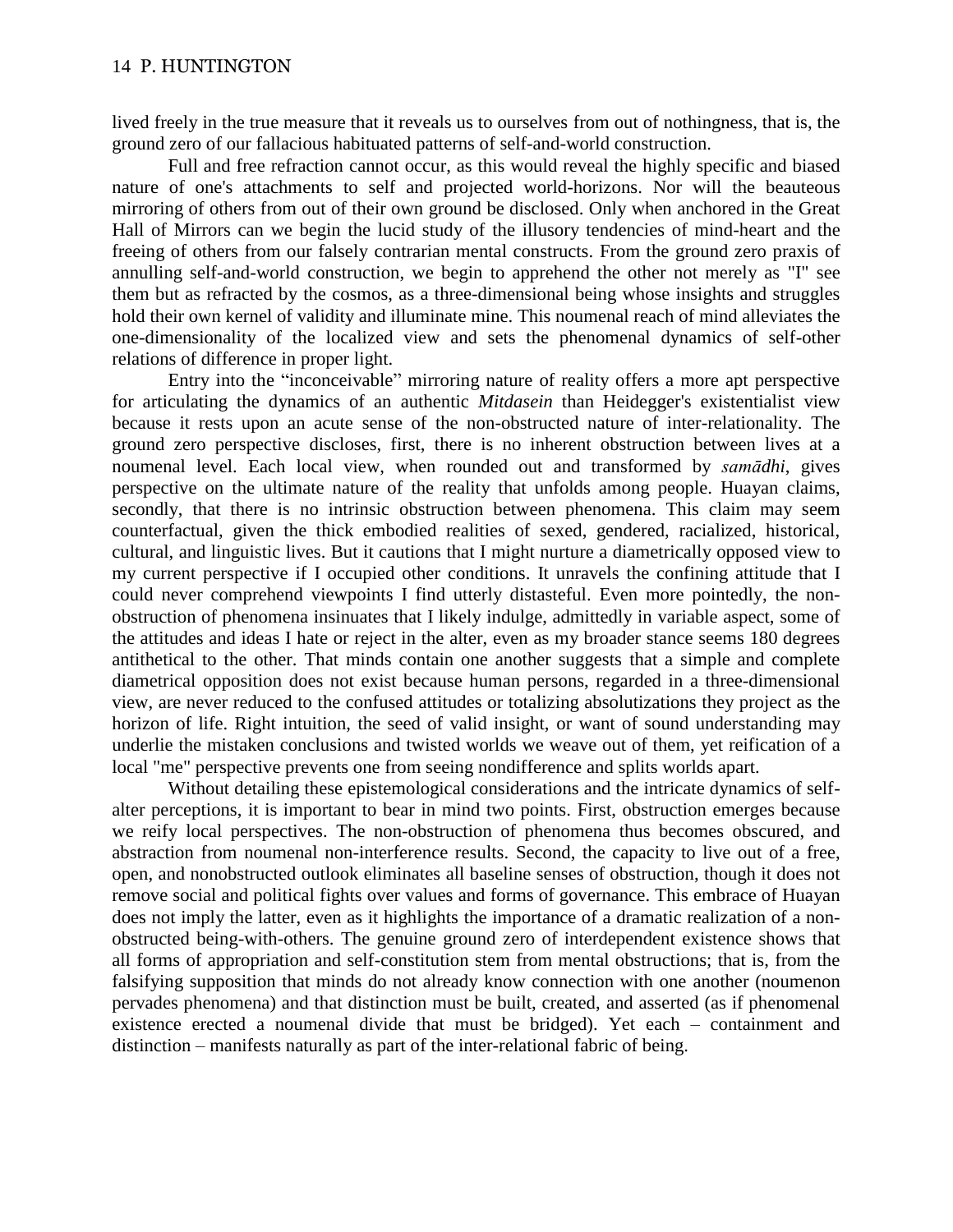#### III. A Faulty View of the Dynamics of *Mitdasein*

In its general articulation in *Sein und Zeit*, Heidegger's model of authenticity remains descriptively false, I wish to claim, even in the richest and most productive interpretation that authenticity restores genuine solicitude with others.<sup>33</sup> Heidegger's critical point can be embraced, viz., that to adopt the average, everyday viewpoints that hold currency (the "they") is neither to see nor to exist thoughtfully. Still, three aspects of Heidegger's analysis of authenticity confine "being-with-others" to a problematic twofold "discrete selves-in-relation" perspective. These are the quest for distance, the counter-pull, and the simple equation of illusion with *das Man*. Before proceeding, let me return to Freeman's rich view. In her effort to embrace the spirit of Heidegger's inter-relational understanding of Dasein, Freeman notes "a few rare and often neglected passages"<sup>34</sup> in the 1928 essay, "On the Essence of Ground": "And only being able to listen into the distance awakens Dasein as a self to the response of the other Dasein in whose company [*Mitsein*] it can surrender its I-ness so as to attain itself as an authentic self."<sup>35</sup> Such wonderful passages merit thought, yet they speak a language quite different than that of 1927 critiqued by Vogel and McCarthy. Losing I-ness marks out a dramatically different form of praxis than appropriating the self. A fuller turn in Heidegger to the language of *Gelassenheit* does not appear until 1942 after his Nietzsche lectures, when he examines the association of nonwilling with releasement from the projective nature of Dasein's subjectivity. Without realizing it, Freeman anticipates, but does not conceptualize, this critique of the model of appropriation and an alternative view of inter-relationality.

Allow me, then, to highlight three questionable aspects of authenticity as articulated in 1927. The first is distance. Heidegger takes pains to convey that the critique of *das Man* does not deny the ontological reality of interrelatedness but only rejects one mode of interrelatedness. Inauthenticity rests upon anxious concern over "the way one differs from" others. By fastidiously measuring oneself by others, one feels that one's uniqueness is "taken away by the others." On this model, the proper distantiality that should mark off *Jemeingkeit* – that one's existence is one's own – seems to be "levelled down" by *das Man*. <sup>36</sup> Inauthenticity expresses a dynamic mode of self-evasion. While casting oneself into the tranquilizing hustle of busy-ness, one evades choice; by indulging an interminable self-dissection, one destroys the ability to accept the finitude of one's decisions. A turbulence, an inquietude, a form of motion undoes the self and impedes action.<sup>37</sup> Below I elucidate how this descriptive analysis, while immensely compelling, mischaracterizes the process of realizing a liberating *Mitdasein*.

Authenticity requires, secondly, a counter-pull back from conventional modes of interaction to realizing my own self. Only by projecting upon the end of all ends, death, can one's horizon of interpretation mirror one in such a manner that one can no longer hide behind superficial conventions. This provocative and promising analysis, nevertheless, does not break through to a richer conception of the great mirroring universe beyond the projective horizons of

<sup>33</sup> Heidegger, *Being and Time,* H 297-98.

<sup>&</sup>lt;sup>34</sup> Freeman, "Reconstructing Relational Autonomy," 370.

<sup>35</sup> Ibid., 371. Heidegger, "On the Essence of Ground" in *Pathmarks*, ed. William McNeill (Cambridge: Cambridge University Press, 1999), 135.

<sup>36</sup> Heidegger, *Being and Time*, H 126-28.

 $37$  Ibid., H 178; cf. "Everyone is the other, and no one is himself," H 127-28.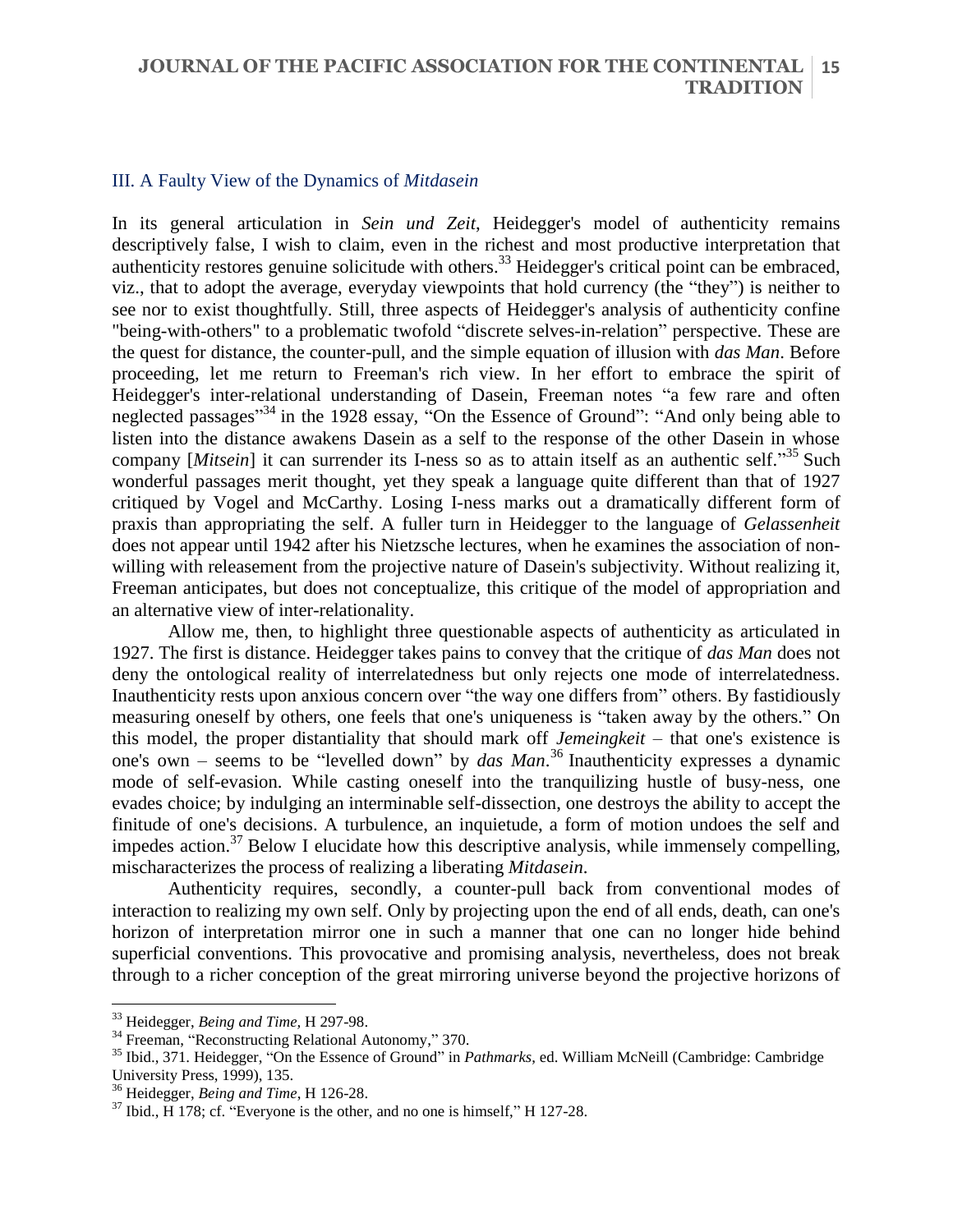intentionality, even as it diagnoses a failure, in conventional modalities of interaction, to question the sources of one's projected horizons of world. The Huayan notion of mutual penetration shows that our minds and hearts are not essentially caught in world-horizonal projections. The battle is not, thus, to project upon and surmount death in order to liberate self-becoming from the coercive force of cultural conventions but instead to relinquish projection and therewith a woefully reductive sense of being-with-others.

Most encompassing is the third element: illusion is equated with self-evasion, though its source is *das Man* or a conventional way of embodying self-other relations. In one of the more suggestive passages of *Sein und Zeit*, Heidegger articulates the "non-relational" moment of individuation as being "released from the Illusions of the 'they.'"<sup>38</sup> Death-awareness breaks the cowardice promoted by the "they" and it does so by "anticipating" the certain yet indeterminate nature of death. Breaking with conventionally-reinforced patterns of perception, speech, and interaction dispels the fastidiousness of anxiously measuring oneself according to worldly determinations because there is no absolute measure for one's existence. <sup>39</sup> This important analysis of illusion aspires to clarify that breaking with *das Man* does not annul sociality but rather a particular conventional form of it. Yet here is the difficulty: what if the authentic self that one longs to become proves equally illusory as the "they"? What if seeking to become authentic creates an artificial distance between self and other? What if the way out of the sway of conventional habits does not lead through a shattering counter-pull but involves simply waking up? What if a liberating *Mitsein* arises not through appropriation but rather by intensifying the feeling of being oppressed by conventional patterns until the realization dawns that one is not essentially caught and that everydayness need not debilitate?

Heidegger theorizes the illusions of *das Man* but not those of self-existence.<sup>40</sup> However close he comes to articulating the erratic tendency to merge with everyday forms of *Mitsein*, Heidegger does not isolate clinging, attachment, and self-identification as root causes of evasion. In *Sein und Zeit*, illusions stem from the effects of socialization and the shallowness of everyday discourses. Although this claim is not without validity, it remains partial. The rich description of the struggle with immersion in conventional perspectives remains skewed because the very conception of authenticity rests upon the limited idea of *Jemeinigkeit*, that existence is my own, a position heartily contested by Huayan and most all varieties of Buddhism. If mutual containment is true, then I neither own my nor anyone else's mind. Heidegger clearly states that Dasein gets bogged down in an entanglement with "itself." <sup>41</sup> Yet because his articulation of self-evasion displaces the source of turbulence solely onto conventional forms of interaction, it overlooks self-becoming as a cause of agitation. The Buddhist perspective alternatively proposes that the desire to be this rather than that kind of self creates friction, even though conditioned existence need not cause turbulence. *Dukkha* or anxiety and turbulence are symptomatic of that desire because it sets one at odds with existence.

Huayan counsels that both the desire to evade self and the desire to stand on my own (*Jemeinigkeit*) can take root in reified conceptions of self. Both a relational and a non-relational orientation can feed self-identification. One difficulty, then, with Heidegger's model of authenticity is that it fails to diagnose the illusions of self-evasion as reifications of mental

<sup>38</sup> Ibid., H 266-67.

<sup>&</sup>lt;sup>39</sup> Ibid., H 294 and 263 respectively.

 $40$  Ibid., H 298.

<sup>41</sup> Ibid., H 178-79.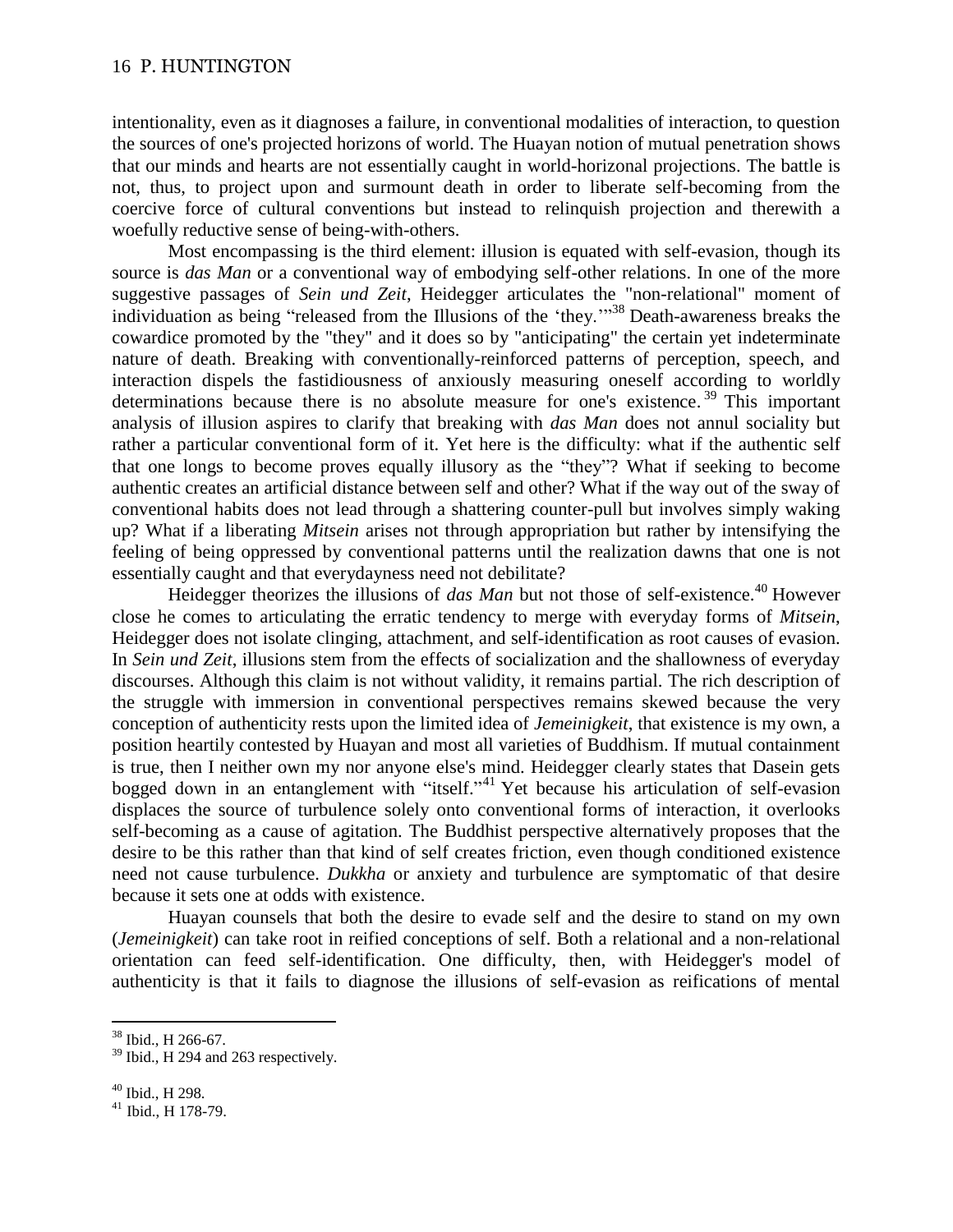### **JOURNAL OF THE PACIFIC ASSOCIATION FOR THE CONTINENTAL 17 TRADITION**

projection. *Das Man* – the "they" – is itself a reified view of being-with. This is not to say that people do not behave evasively or hide behind group formations. Everyday modes of sociality may deserve critique as a phenomenon of group soup, for the manipulative force of group think has its reality; nevertheless, to experience those manipulations a*s threatening* is already to fall prey to attachment and a projected construction of "I." This feeling forms a displacement. Rather than diagnose self-attachment, it projectively displaces the very anxiety over an idea of self onto "they" as if "they-think" could hold force were I not identified with a "threatened self." This perspective cloaks the reality that little minds "always already" interpenetrate one another. There is no pulling back from or out of that factical origination; there is only waking up to the misconstrued ways we perceive, feel, and undergo co-conditioned existence as if it were inherently conflictual. Such misconstruals reduce being-with to the psychological dynamics of intersubjective entanglements. This distorting and anxiety-driven lens, which generates walls of obstruction, dissolves on pain of seeing obstructions for the illusions that they are.

All three elements in Heidegger's analysis – the quest to distance oneself from others rather than greet others in freedom, the felt-need for a counter-pull rather than an examination of the illusory threatened self, and the wedding of illusion to everydayness rather than an entanglement rooted in attachment – falsify inter-relationality and becloud the great fourfold reality-realm. Whatever the rigors and challenges may be of contending with the closed horizons of others, people are neither for nor against me at root, as can be apprehended in the nondual mirror of reality.<sup>42</sup> The anxious need for a counter-pull bespeaks a failure to diagnose the problem within one's mental orientation rather than project an obstruction onto everyday conditions. Others may be deluded but this need not define me. Fastidiousness is simply an illusory and unnecessary erratic feeling toward the other. The other, even when attached, refracts my existence *naturally* at a noumenal level through no manipulative effort but out of oceanmirror *samādhi*. Awareness of this refracting process proves vital to ongoing liberation. However divergent in social, political, or moral orientation, an authentic "round-outlook" does not imprison one in a one-dimensional reification of being for or against another, as if there were an inherent obstruction of one mind to another from which I must save myself.

In *Sein und Zeit* there is no adequate consideration of the prospect that "I" is a fabrication of even the projection upon death, the outermost possibility not to be outstripped. Anxiety is not grounded in a failure to appropriate possibility fully but instead proves symptomatic of the deep suspicion that "I" do not exist as I imagine. What I evade is not, as Heidegger holds, standing on my own amidst everyday practices but rather releasing the felt-need for a concept of self. That "I am not I" is not, as some existentialists hold, a call to make myself. It points to the prospect that the added feeling of "I" need not attach to existence in the face of others. <sup>43</sup> The whole point of Zen – the practice of Huayan – is to move forward without such a concept of self. The problem is precisely to awaken from a tranquilized and immediate immersion in the historically conditioned perspectives I have adopted but without referring thoughtful existence back to a newly minted idea of self. This is the force of the claim that there is no self outside its manifest forms of conditioned and interdependent arising, no wave other than the ocean.

 $42$  Heidegger's rich descriptions of death-awareness capture sound aspects of the struggle to live truly, yet

resoluteness does not lead to awareness of the inherent emptiness of the self (ibid., H 297).

<sup>&</sup>lt;sup>43</sup> Ibid., H 118: "others" are those from whom one does not stand out.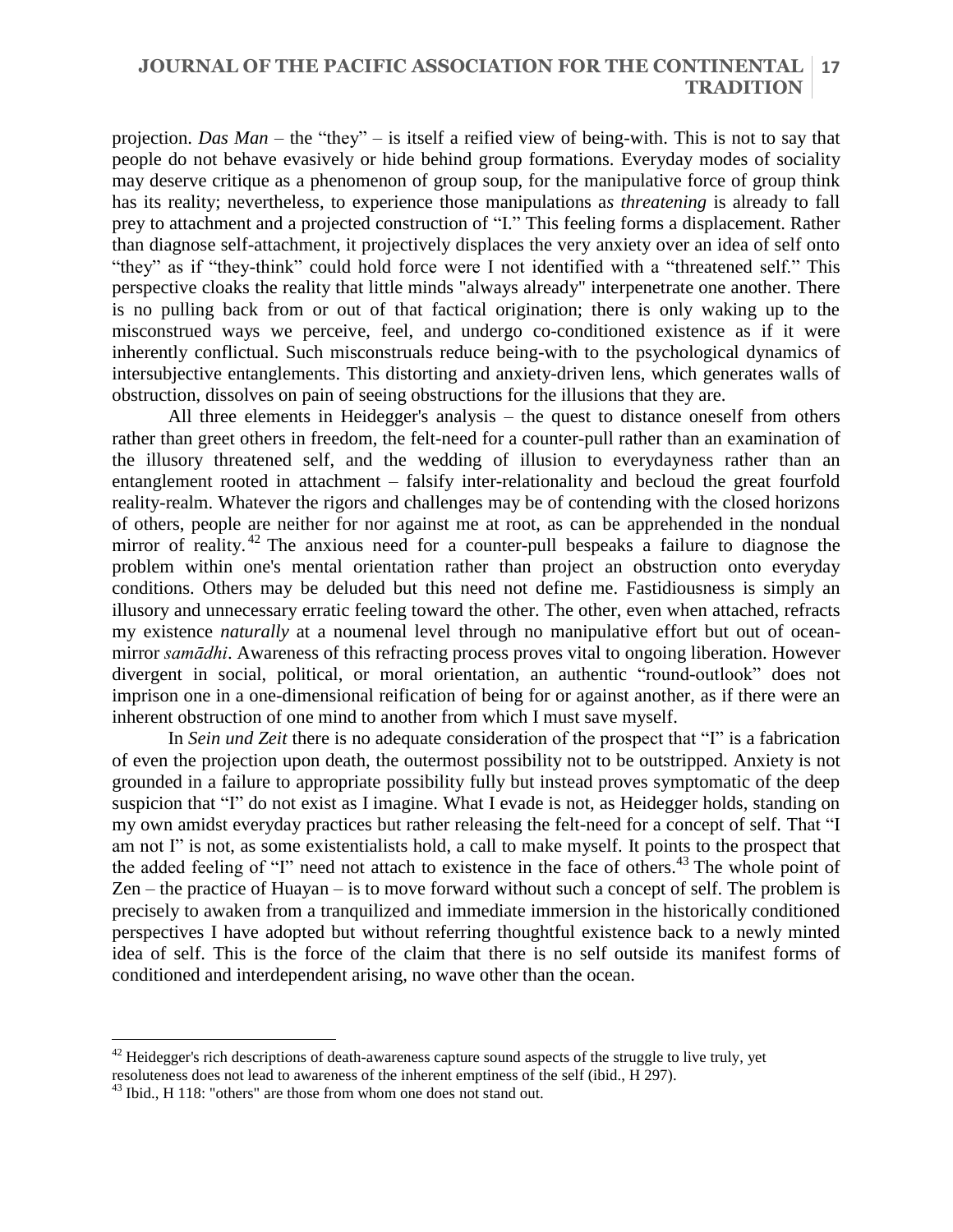Heidegger wants aware living in transparency to the groundless ground of existence. There is a decisive difference between a life lived by blind adherence to conventional dictates and the supreme effort to form a self – a perspective, a set of attitudes, a stance in the world, and an ethic – based on actively taking critical distance on the situated character of life. Selfappropriation may be said to break through a first layer of the vicious hermeneutic circle of adhering to what others say and do, to moral conventionalism, and to a set of social pressures. Huayan, however, shows that, if we are to arrive at a transparent relation to existence, it is necessary even to relinquish the idea that I create the self. The discovery of groundlessness points to the need for a second realization that negates the new anxieties born out of artificial forms of distancing self from others. Detachment from the vicious hermeneutic and anxietybased circle dispels any intrinsically oppositional view of self-other mind projections.

One need not begin in anxious quest of self; one can begin by dissolving any conception of self, whether grasped as relational or as non-relational. Huayan extends the conception of codependent origination – that no self subsists in itself alone – to the practical realization that I do not own a self or my mind. (My) mind is not neatly circumscribed by impermeable interior borders and in fact does not belong to me simpliciter; that existence is not mine but something far greater, a dance of cosmic proportion. The self in quest of authentic appropriation equally as the "they" reflect illusory forms of reification of mind-projections.

### IV. Non-Obstruction as Neither Distancing Nor Merging

Huayan literature tends to conceive ocean-mirror *samādhi* as a form of merging with the cosmos. As significant as it is to critique Heidegger for misconstruing authenticity as a distancing and self-constituting praxis, it proves equally vital to correct the misconception that realizing Buddha-mind prizes a transcendental and mystical union with the universe at the expense of the phenomenal, embodied, and interdependent nature of life. There are sound and intricate reasons why translations of Huayan sources, like those by Chang and Cleary, employ the language of merging to describe *samādhi*; and why Carter uses it in his explication of Watsuji's notion of inbetweenness. The language of merging captures a potent aspect of the ontology of interdependence, namely, the identity or nondifference of noumenon and phenomena. Chang thus affirms that "all dharmas are able to merge in the great Dharmadhatu."<sup>44</sup> Explicating Tu Shun's "Cessation and Contemplation in the Practice of the Five Doctrines" (*Wu Chiao Chih Kuan*), he punctuates "the mutual-merging aspect of the void and the existent," insight into which proves efficacious for detachment. $45$  In his discussion of Tu Shun, Cleary testifies to the transformative power of allowing two views of truth – the relative existence of phenomena and their ultimate emptiness – to "merge without interference."<sup>46</sup> Nevertheless, when applied to the dynamics of intersubjectivity, the languge of merging all too readily misconstrues the nondual nature of inter-relationality and mischaracterizes authentic forms of praxis.

Since "discriminating awareness cannot exist without the whole basic awareness underlying it," Huayan subscribes to the view that we can and do understand one another. $47$  The mutual penetration of mind-hearts does not, however, imply that I know and experience your mind as you interpret yourself, even as it articulates the intuitive and sensitive ways that human

<sup>44</sup> Chang, *Buddhist Teaching*, 51.

 $45$  Ibid.,  $129$ .

<sup>46</sup> Cleary, *Entry,* 64.

 $47$  Ibid., 29.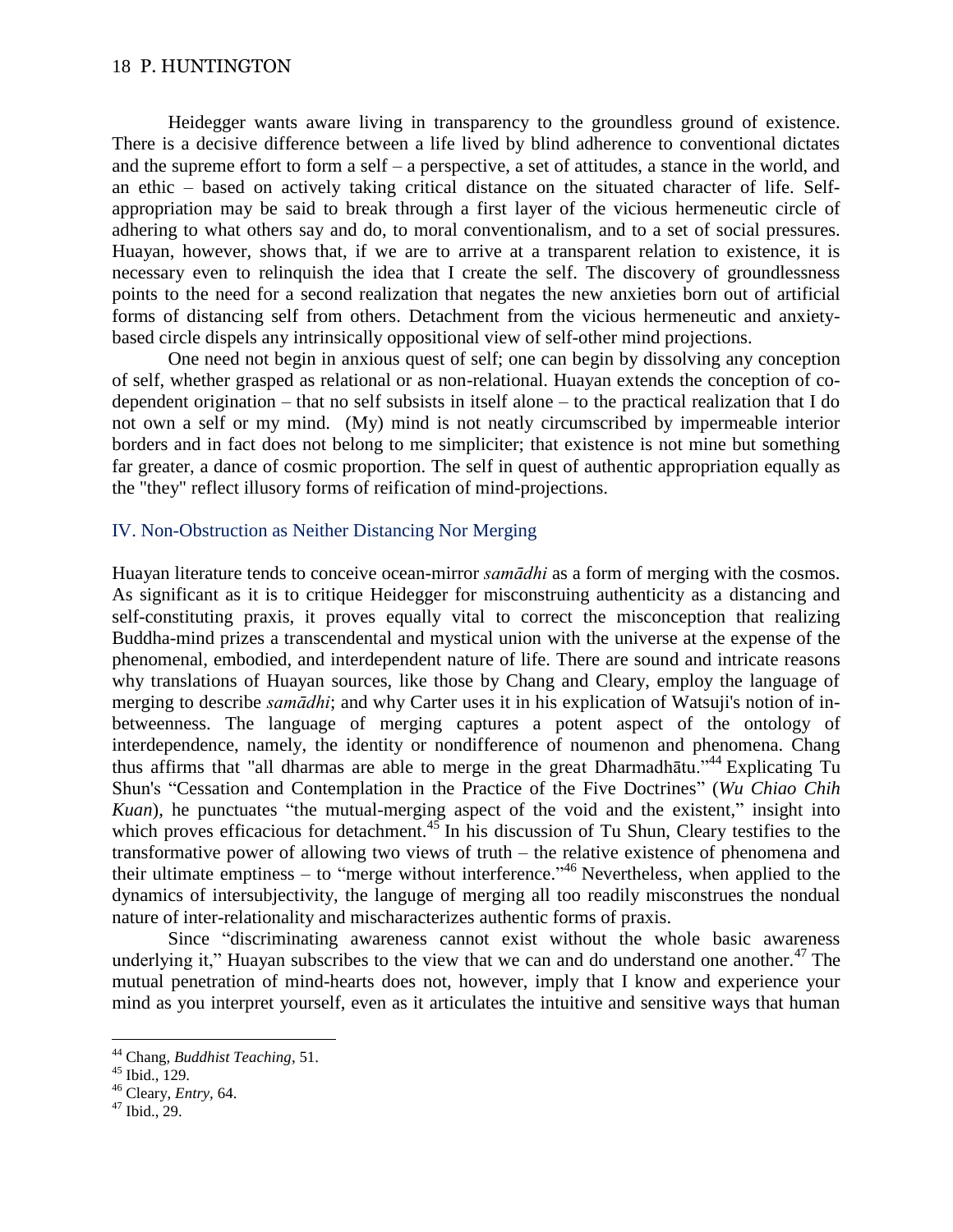#### **JOURNAL OF THE PACIFIC ASSOCIATION FOR THE CONTINENTAL 19 TRADITION**

persons do know, see, and feel one another. That awareness is boundless expresses a certain transparency of minds and the prospect that some people in whom intuitive or prophetic capacities are highly evolved may enjoy a pronounced sense of that transparency with other minds. Rather than think *Mitdasein* in terms of existential struggles with groundlessness, Huayan directs us to reconfigure the dilemmas of intersubjectivity as rooted in dualistic delusions. Erratic tendencies to forge connection or assert distance can thus be treated as reactions of vulnerability occasioned, though not necessitated, by mind-to-mind interpenetration.

Gendered dispositions could exemplify this way of rethinking intersubjective dynamics. On an existential spectrum of habituated patterns of embodiment, "relationality" denotes a dispositional orientation that historically has been associated with women's proclivity for making context-sensitive moral judgments but also for caring for others to the neglect of self. The nonrelational or autonomous disposition, by contrast, has defined a masculinist orientation to selfassertion. Notably, as Rita Gross puts it in *Buddhism After Patriarchy*, the feminine orientation toward self-effacement is "just a style of ego different from [the masculine disposition toward] self-aggrandizement."<sup>48</sup> Thought in Huayan terms, the twin impulses to protect the borders of my mind and to rush headlong into mergence with another mind can be understood as confused responses to interpenetration. The former falsely construes another mind's way of organizing the universe as a threat to my own. The latter, romantic instinct to go wild over an intuited transparency implicitly strives to annihilate the phenomenal reality of self. Dissolution of selfattachment cannot result from the compulsive desire to merge with the cosmos or the universe of another mind. Notably, the desire to do away with oneself, Buddhism has long counseled, does not eliminate but only fortifies self-identification in a negativistic modality. The self that wants to do away with itself, equally as the self that wants to be the center of the universe, does not understand that it is empty of inherent being (noumenally).

In his critique of existentialist models of appropriation, Carter proposes an alternative, Buddhist-inflected view of authenticity but he characterizes it as "a nondualistic merging of self and other" that opens the person up to "a sense of relatedness—intimate relatedness—with a greater whole, whether it be that of people in love or that of a family, group, nation, or even some sense of cosmic consciousness.<sup> $,49$ </sup> By speaking of merging upon dissolution of attachment to an overly individualistic and dualistic perspective, Carter's language threatens to undermine the sense of the nondual he seeks to express. Such comments could easily mislead because the notion of merging evokes a desire for an order of union that obscures the real nature of interconnectedness and the fact that connectedness already obtains. Self and other may *feel as though* they "merge" in the sense that one awakens to mutual penetration and loses the false perspective of being two neatly discrete and enclosed mental spaces that we call selves. The experience of moving from self-isolation to nondual mutual containment is not one of loss of separation so much as the realization that dualistic separation was a delusion. The initial feeling of merging retains far too much of the force of the falsified perspective that one is losing. Realization is of what is and naturally occurs, viz., noumenal interpenetration in and as phenomenal differentiation.

Two senses of merging must, then, be clearly distinguished. For awakening from the delusion of discrete separateness to experience the joys of nondual interpenetration does not

<sup>48</sup> Rita M. Gross, *Buddhism After Patriarchy: A Feminist History, Analysis, and Reconstruction of Buddhism* (Albany: State University of New York, 1993), 162.

<sup>49</sup> McCarthy, *Ethics Embodied*, 17-18. Carter, "Interpretive Essay," 334.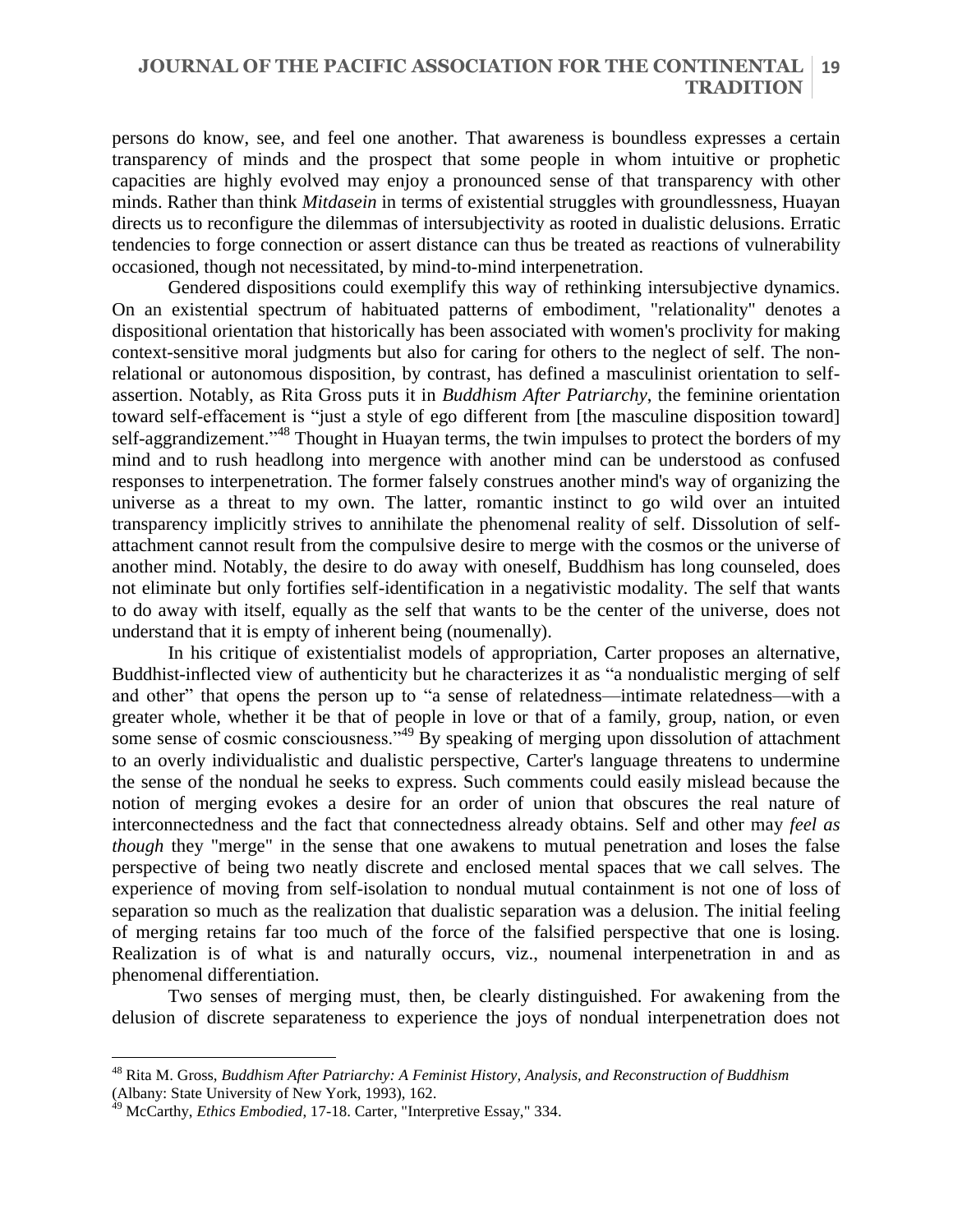involve a destructive rush to blot out the phenomenal self. The nondual experience of mutual penetration supports balanced interactions between persons because it removes cause for agitation. It extinguishes the squeamish fear of proximity and the fastidious need for distance. Minds may anticipate one another. One may intuit another's unspoken secrets or see what another cannot see. This level of sensitive, intuitive connectedness finds no obstruction and forms a natural part of the Great Hall of Mirrors. Anxieties over protecting and hiding interiority can give way as active inherence in the cosmic mirroring process progressively unfolds. Even the desire to steal from others what rightly falls to the purview of their minds and hearts can be laid to rest as competition to patrol and lay claim to egoic perspectives subsides. The cosmological reality of mutual containment holds the gift of a genuine other-orientation, for only in that freedom from anxiety that knows no ultimate separation, no principled need to withhold, no erratic desire to protect, no competitive theft of your phenomenal sensibilities does right disposition arise. Like the bodhisattva floating on the lotus, dwelling on the sea of cosmic interconnection supports action tempered to the other without obstruction.

Proximity, undergone as an intrinsic feature of co-dependent arising, does not obliterate difference. Mutual penetration eludes capture in strict boundaries of self and other. Like the resonance of sound that defies boundaries of inside and outside, mutual penetration depicts the experience of being "within" the other while not being the other and the other being "within" though she exists beyond oneself. On the basis of abiding in that uncreated reality, one would not pretend to inhabit the other's existence as she does herself, no matter how intimately two minds suffuse and resonate within one another, interpenetrate without clear lines of demarcation, and arouse feelings, insights, and shifts in mental and emotional bearing.

We can set the confounded "relational desire to rescue other people in the name of love in this context. For such an inter-suffusing of minds and hearts does not necessitate the dubious "relational" act of appropriating the other's emotional and psychological pain (*dukkha*) as if it were one's own. This gesture stems from self-identification and carries its own aggrandizing shadow. One may literally feel another's pain as part of pure co-dependent arising; one may glimpse or sense it, yet the additive creation of an extra feeling of being the "I" who carries and must process or alleviate the other's pain does not infect and destroy the mutuality of penetration. Nor would there be a principled refusal to assist the other as if doing so would detract from who I am or want to become. For I "am" only in co-conditioned arising. The dynamic of assistance – the when, how, and whether – would not succumb to the twin illusory demands to assume false burden or withhold stubbornly. One could avail oneself fully without fear. For to allow the heart to beat to cosmic sway is to go when bidden, to retreat when timely, to feel with and for the other while mirrored by the painful yet pellucid clarity that it lies not within one's power to rescue the other from delusion and unnecessary suffering.

Non-obstruction rests on willingness to allow a free interpenetration of minds without adopting an artificial distance but also without a destructive and unnatural merging. The reality of interpenetration initiates an amazing yet courageous process of apprehending the baseline falsities of one's own mental proclivities in the mirror of the other; it fosters the ability to see and be patient with the disease of self-identification in wildly divergent patterns of perceptual and affective turns of mind. The dynamics of collapsing into and merging with the needs of the other (the rescue mission) or those of carrying the world alone (the Atlas syndrome) dissolve as subtle but erratic urges to create a construct of self are persistently laid to rest. The echoes of these antithetical urges – to forge relational care and assert an unconditioned freedom – may sound in the non-obstructed manifestations of intimacy and distinction. But a liberating intimacy rests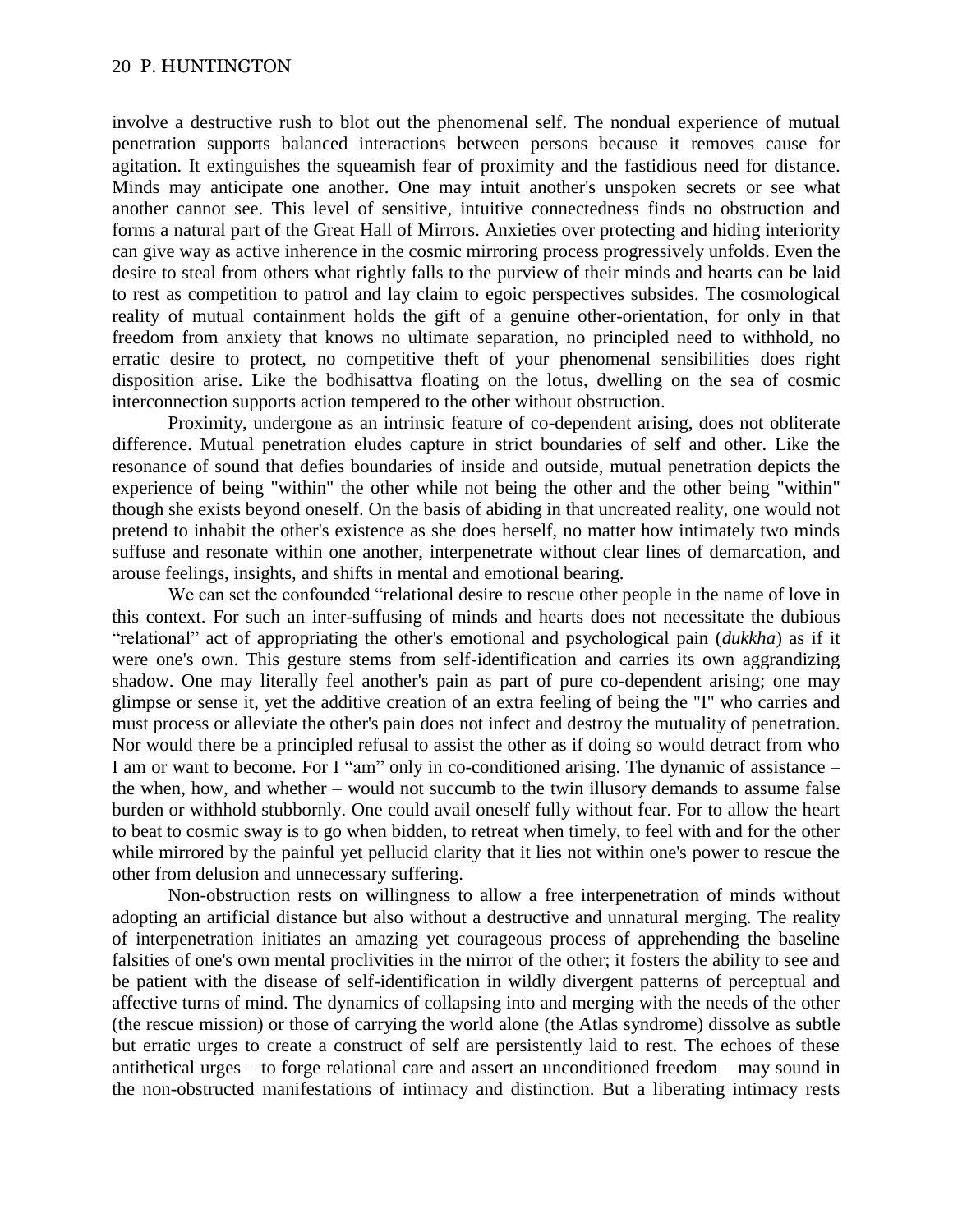# **JOURNAL OF THE PACIFIC ASSOCIATION FOR THE CONTINENTAL 21 TRADITION**

upon no sense of lack. The Mahāyāna understanding of the great marvel of the cosmos is not first a move to speculative abstraction, as it seems at times in Huayan literature. The beckoning allure of the Great Hall of Mirrors, the inducement of Indra's Net, and the appeal of the kaleidoscopic nature of the multi-universe issue what proves to be a serious invitation to dispel fractious obstructions conceptually and existentially. For that is the price for realizing the sustaining joys of living life with others as it arises – always conditioned, ever changing, and rigorously challenging – but beyond obstruction.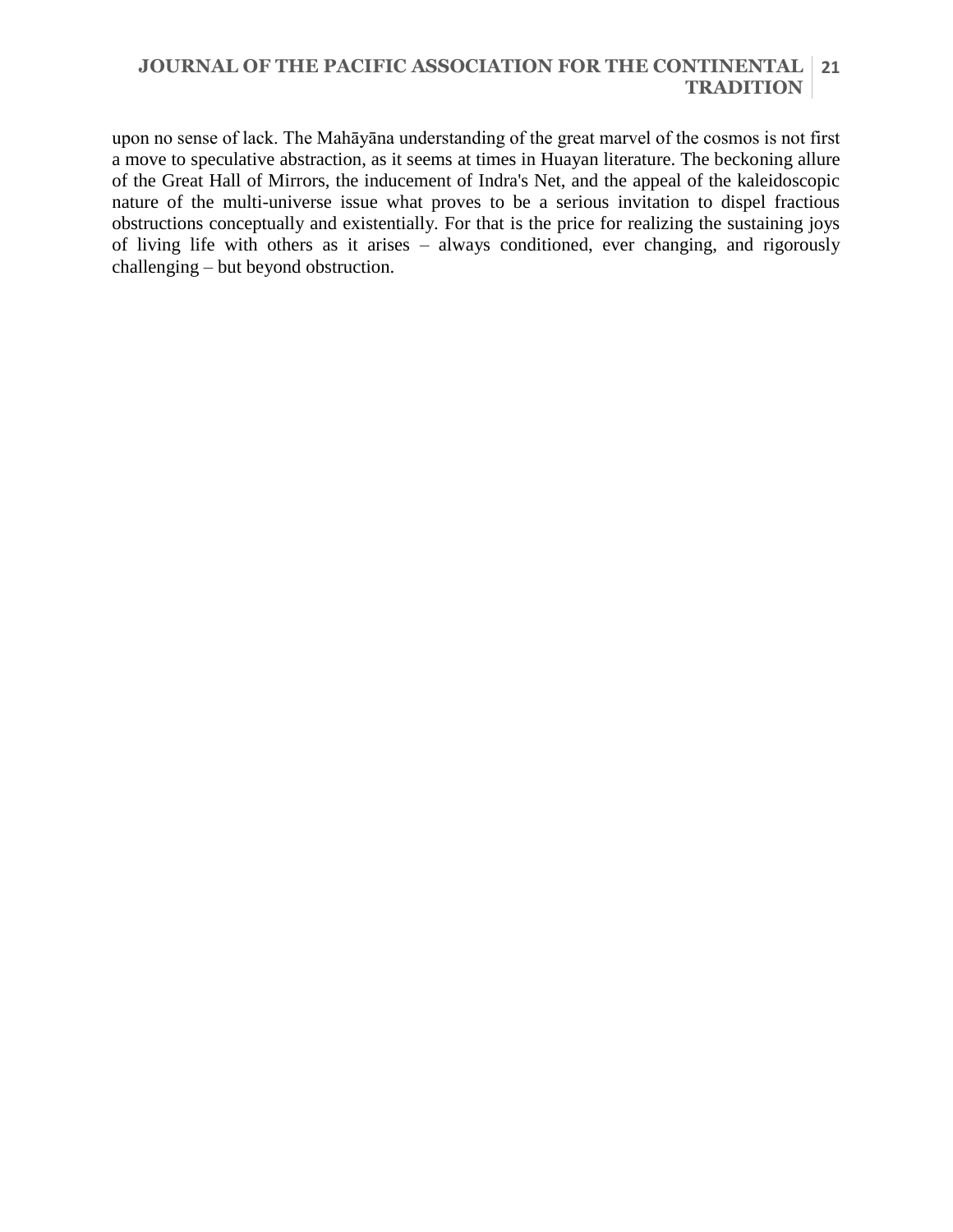# BIBLIOGRAPHY

- Adorno, Theodor W. *The Jargon of Authenticity*. Translated by Knut Tarnowski and Frederic Will. Evanston: Northwestern University Press, 1973.
- Carter, Robert E. "Interpretive Essay: Strands of Influence." In *Watsuji Tetsurō's Rinrigaku: Ethics in Japan*, 325-54.
- Chai, David. "On Pillowing One's Skull: Zhuangzi and Heidegger on Death." *Frontiers of Philosophy in China,* 11, no. 3 (2016): 483-500.
- Chang, Garma C. C. *The Buddhist Teaching of Totality: The Philosophy of Hwa Yen Buddhism*. University Park: The Pennsylvania State University Press, 1991.
- Cleary, Thomas. *Entry Into the Inconceivable: An Introduction to Hua-yen Buddhism*. Honolulu: University of Hawai'i Press, 1983.
- Cook, Francis H. *Hua-yen Buddhism: The Jewel Net of Indra*. University Park: The Pennsylvania State University Press, 1977.
- Dōgen. *The Heart of Dōgen's Shōbōgenzō*. Translated by Norman Waddell and Masao Abe. Albany: State University of New York Press, 2002.
	- \_\_\_\_\_\_. *Shōbōgenzō: Zen Essays by Dōgen*. Translated by Thomas Cleary. Honolulu: University of Hawaii Press, 1986.
- Freeman, Lauren. "Reconsidering Relational Autonomy: A Feminist Approach to Selfhood and the Other in the Thinking of Martin Heidegger." *Inquiry* 54, no. 4 (August 2011): 361-83.
- Gethin, Rupert. *The Foundations of Buddhism*. Oxford: Oxford University Press, 1998.
- Gross, Rita M. *Buddhism After Patriarchy: A Feminist History, Analysis, and Reconstruction of Buddhism*. Albany: State University of New York, 1993.
- Hatab, Lawrence J. *Ethics and Finitude: Heideggerian Contributions to Moral Philosophy*. Lanham, MA: Rowman and Littlefield, 2000.
- *The Heart Sutra: The Womb of Buddhas*. Translated by Red Pine. Washington, D.C.: Shoemaker and Hoard, 2004.
- Heidegger, Martin. *Being and Time*. Translated by John Macquarrie and Edward Robinson*.* New York: Harper and Row, 1962.
- \_\_\_\_\_\_. "On the Essence of Ground." In *Pathmarks*, 97-135. Edited by William McNeill. Cambridge: Cambridge University Press, 1999.
	- \_\_\_\_\_\_. *Sein und Zeit*. Frankfurt am Main: Vittorio Klosterman, 1977.
- Huntington, Patricia J. *Ecstatic Subjects, Utopia, and Recognition: Kristeva, Heidegger, Irigaray*. Albany: State University of New York Press, 1998.
- Kasulis, Thomas P. *Intimacy or Integrity: Philosophy and Cultural Difference*. Honolulu: University of Hawaii Press, 2002.
- Kim, Hee-Jin. *Dōgen on Meditation and Thinking: A Reflection on His View of Zen*. Albany: State University of New York Press, 2007.
- Kopf, Gereon. *Beyond Personal Identity: Dōgen, Nishida, and a Phenomenology of No-Self*. Richmond, Surrey: Curzon Press, 2001.
- McCarthy, Erin. *Ethics Embodied: Rethinking Selfhood through Continental, Japanese, and Feminist Philosophies*. Lanham, MA: Lexington Books, 2010.
- Ortega, Mariana. *In-Between: Latina Feminist Phenomenology, Multiplicity, and the Self*. Albany: State University of New York Press, 2016.
- Schürmann, Reiner. "Political Thinking in Heidegger." *Social Research* 45 (Spring 1978): 191- 221.